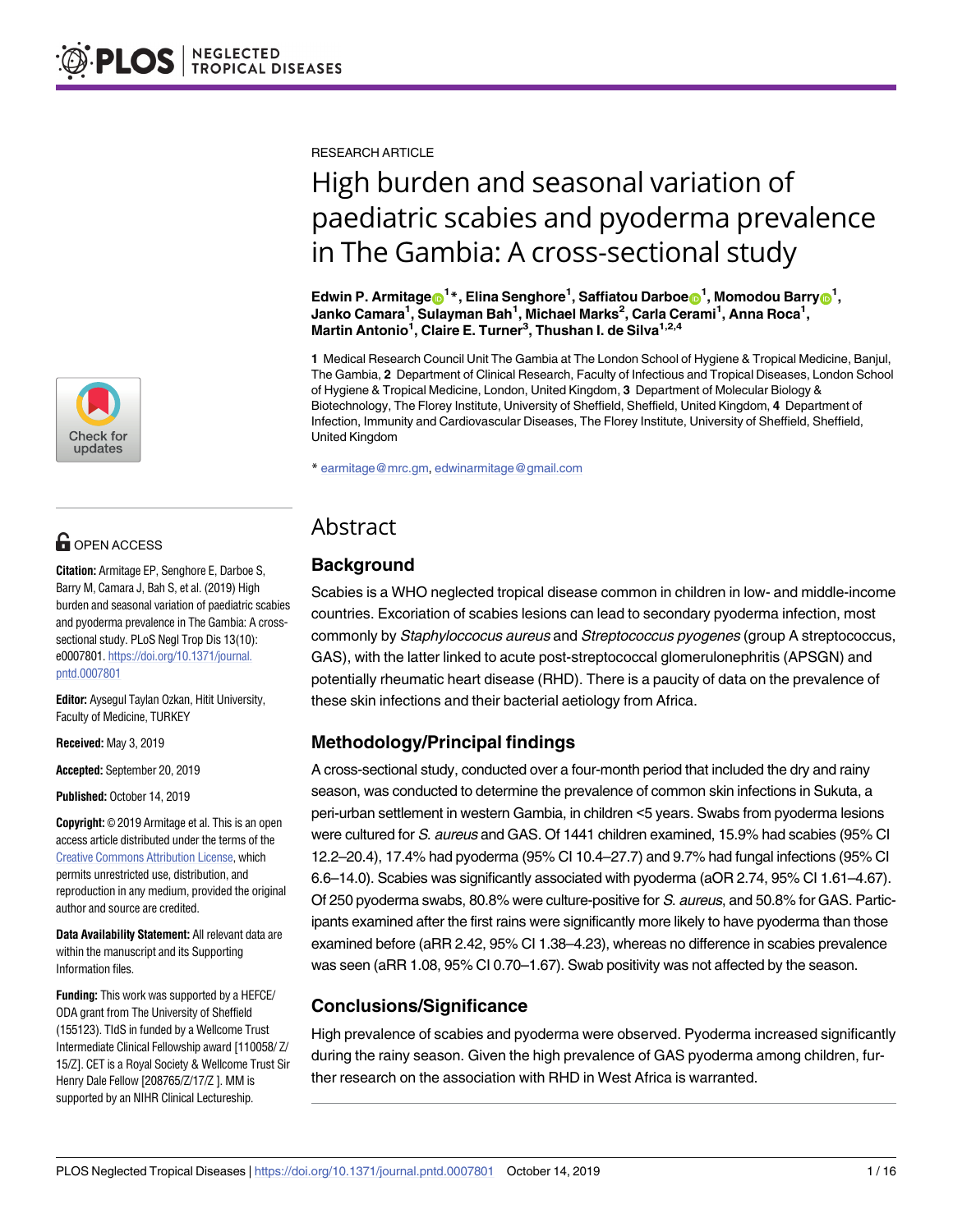<span id="page-1-0"></span>Research at the MRC Unit The Gambia at LSHTM is jointly funded by the UK Medical Research Council (MRC) and the UK Department for International Development (DFID) under the MRC/ DFID Concordat agreement and is also part of the EDCTP2 programme supported by the European Union. The funders had no role in study design, data collection and analysis, decision to publish, or preparation of the manuscript.

**Competing interests:** The authors have declared that no competing interests exist.

#### Author summary

Scabies is a WHO neglected tropical disease which is common in low- and middle-income countries with tropical climates, which can lead to serious compilations via secondary bacterial infection of skin lesions. Group A streptococcal skin infection is known to cause kidney disease, but may also contribute to rheumatic heart disease. Despite this, little is known about the prevalence of common paediatric skin infections in sub-Saharan Africa, or which bacteria most commonly cause skin infections. We conducted a cross-sectional study of skin infections in The Gambia into the prevalence of scabies, pyoderma and fungal infections in children *<*5 years. We examined 1441 children and found a scabies, pyoderma and fungal infection prevalence of 15.9%, 17.4% and 9.7% respectively, with significantly increased presence of bacterial skin infections in the rainy season. Over half of bacterial skin infections were found to be positive for group A streptococcus. Our study shows that scabies and pyoderma occur commonly in young children in The Gambia, representing a significant exposure to group A streptococcus at a young age, and that there is a strong seasonal effect on pyoderma, which may have implications for treatment strategies.

#### **Introduction**

*Streptococcus pyogenes* (group A streptococcus, GAS) is a pathogen that causes a wide spectrum of disease, from superficial skin infections through to invasive sepsis and streptococcal toxic shock syndrome [[1\]](#page-12-0). It continues to cause a significant burden of morbidity and mortality globally, particularly in low- and middle-income countries (LMIC) [[2](#page-13-0)]. It is also associated with autoimmune-mediated, post-infective sequelae including acute post-streptococcal glomerulonephritis (APSGN) and acute rheumatic fever (ARF) leading to chronic rheumatic heart disease (RHD) [[3](#page-13-0)]. RHD has largely disappeared from high-income countries except in neglected groups such as Aboriginal Australians [[3](#page-13-0), [4\]](#page-13-0), but remains a significant problem in LMIC including those in sub-Saharan Africa (sSA) [\[5\]](#page-13-0). The classical understanding of ARF involves an acute GAS pharyngitis infection with specific "rheumatogenic" GAS *emm* serotypes [\[6,](#page-13-0) [7](#page-13-0)]. It is, however, increasingly thought that this explanation is incomplete, with a diversity of *emm* types and GAS skin infections potentially playing an important role in LMIC [\[8](#page-13-0), [9](#page-13-0)]. This is supported by data from countries where GAS pyoderma and RHD are both highly prevalent, but pharyngitis and GAS pharyngeal carriage are low [[3](#page-13-0), [10](#page-13-0), [11](#page-13-0)]. A significant proportion of GAS skin infections are attributable to secondary bacterial infection of scabies lesions, a WHO neglected tropical disease, known to be particularly prevalent in young children living in poverty-related conditions in tropical countries  $[12-14]$ . Despite this, there are few data sources on scabies epidemiology for sSA [\[15–](#page-13-0)[20](#page-14-0)].

Pyoderma (defined as any infection of the skin involving pus) is common in LMIC independently of its association with scabies [\[12\]](#page-13-0), with over 162 million children estimated to be suffering from impetigo globally [\[21\]](#page-14-0). Epidemiological and microbiological data on pyoderma in Africa is scarce [[3](#page-13-0), [22](#page-14-0)–[24](#page-14-0)]. Due to the importance of GAS as a pathogen in sSA and M-protein type-specific vaccines in development, a registry of GAS infections in Africa has been initiated to address the paucity of microbiological data [[25](#page-14-0)]. Superficial fungal infections are also common globally, particularly in children in LMIC. The burden in Africa is heterogeneous, with prevalence in schoolchildren ranging from 10–80% [\[26\]](#page-14-0).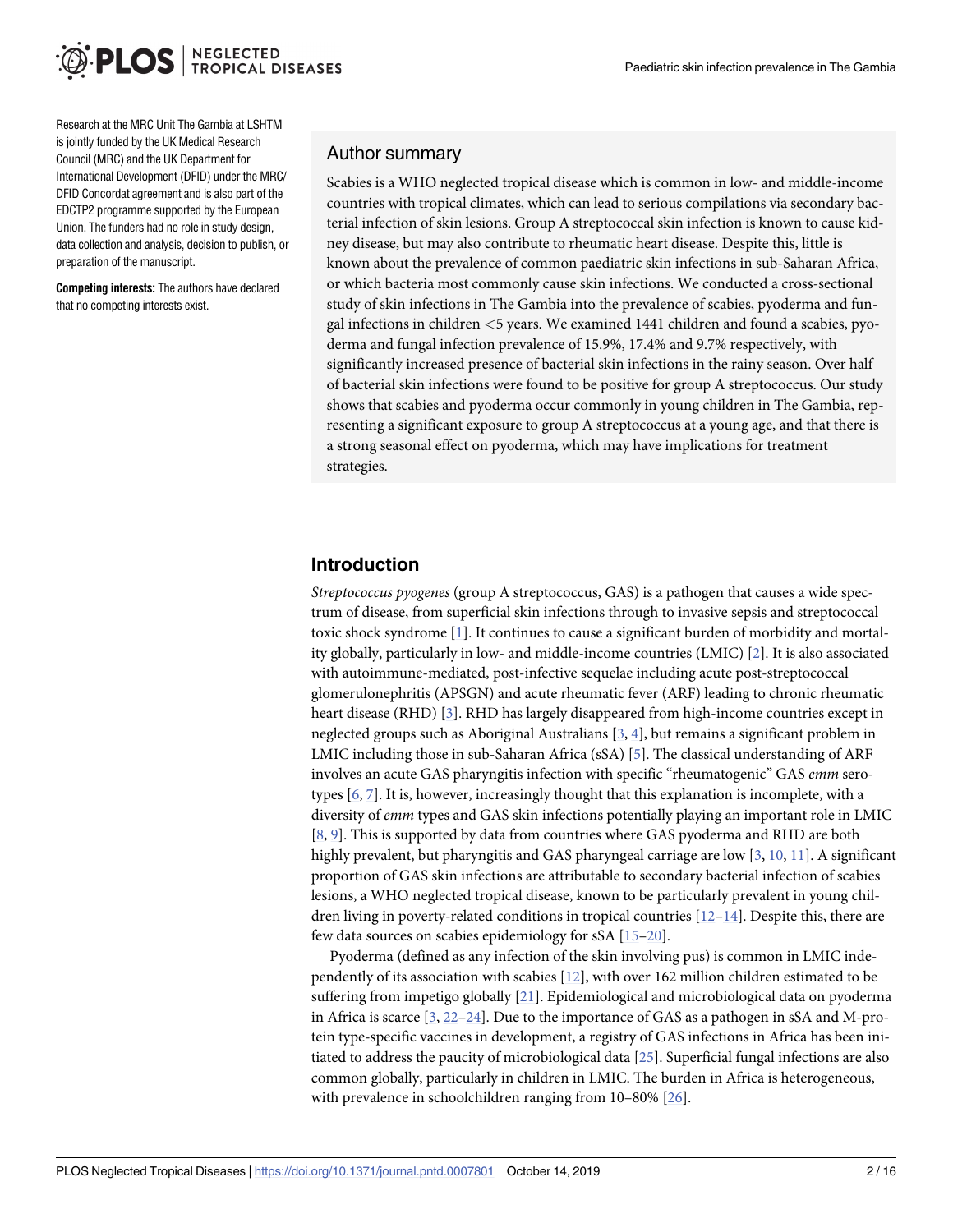<span id="page-2-0"></span>In The Gambia, the prevalence of these common skin infections and the bacterial aetiology of pyoderma in children are unknown. To provide preliminary data, we performed a cross-sectional study to determine prevalence of scabies, pyoderma and fungal skin infections in children aged *<*5 years in a peri-urban community in western Gambia. We also aimed to characterise the microbiological aetiology of pyoderma in this setting.

#### **Methods**

#### **Setting**

The Gambia is the smallest country by area in mainland Africa, with a population of 1.9 million  $[27]$ . It was ranked  $174<sup>th</sup>$  in the United Nations Human Development Index in 2017 [[28](#page-14-0)]. The annual seasonal climate consists of a long dry season from November to May and a short rainy season between June and October. Sukuta is an area within the West Coast Region periurban conurbation, with a population of 47,048 in 2013, including 7,234 children aged under 5 years, and an average household size of 8.1 [[27](#page-14-0)].

#### **Study design and sampling**

A cross-sectional, population-based study was conducted in Sukuta, in children aged *<*5 years, to determine the prevalence of scabies, pyoderma and fungal infections. Prior to the study, geospatial census data from 2013 was used to divide Sukuta into 37 geographical clusters of approximately 100 households (S1 [Fig](#page-11-0)). In order to minimise selection bias, a one-stage, random cluster sampling method was used, sampling clusters in a randomly generated order. The latest census data (2013) on households was out of date, so was not used as a sampling list in each geographical cluster. Instead, all households in each selected cluster were approached for participation. Eligible participants were children *<*5 years of age sleeping in a compound within the geographical area of the cluster. Children *<*5 years were chosen as this age-group are below school age, and therefore more likely to be present during home visits. Participants were examined over a four-month period between May and September 2018. Sample size was determined by availability of study resources.

Information on socio-demographic factors, and possible risk factors for presence of skin infections were collected from participant's parents prior to examination of the participant, and from the participant's infant welfare card (if available). Socio-demographics recorded included age, sex, tribal group, mother's educational level and household size. Possible risk factors and confounders recorded were breastfeeding status, birthweight (if known), household water source and distance, frequency of full body washing and ironing of clothes, whether clean clothes were worn every day, the presence in the compound of a handwashing area, an open fire for cooking, previous history of skin infections, burns, malnutrition or nutritional supplementation.

#### **Diagnosis, training and case definitions**

Study nurses underwent a 2-day training led by a physician, to introduce basic dermatology skills, recognise common paediatric skin complaints, and instruct on use of an adapted IMCI algorithm (S2 [Fig](#page-11-0)) [\[29\]](#page-14-0). Participants were examined in the presence of their parents within the participant's compound. This was often on private verandas, to ensure adequate natural light for skin examination, whilst maintaining privacy as far as possible. Clothes were removed where appropriate, though underwear was not removed unless necessary to closely examine or swab lesions. When examining sensitive areas or at the parents' or participant's request, examinations were performed indoors for more privacy. Scabies cases were diagnosed clinically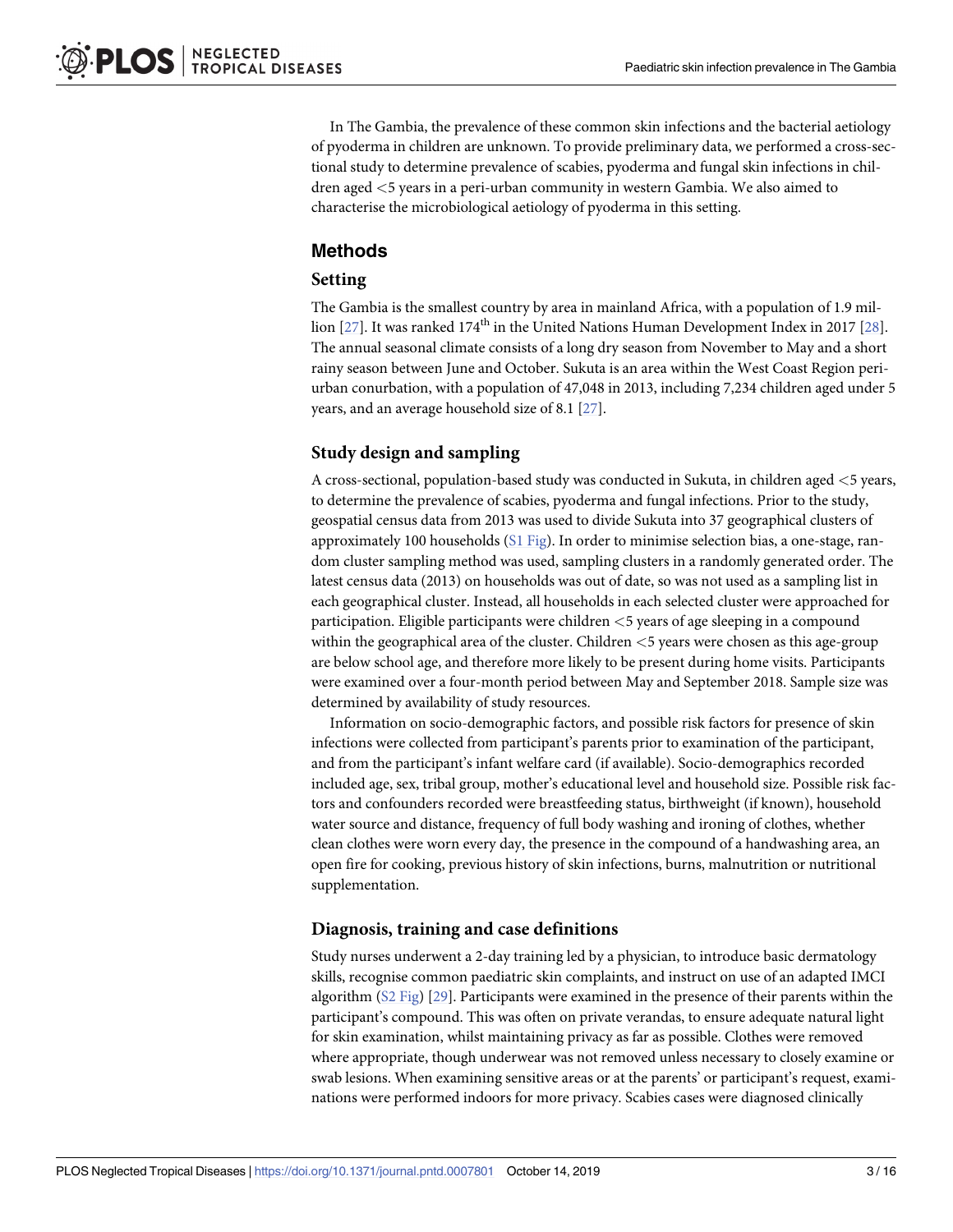<span id="page-3-0"></span>based on the presence of pruritus and papules in a typical distribution. Pyoderma was defined as any skin lesion with evidence of pus or crusts. Infected scabies was diagnosed when scabies was present with evidence of inflammation and pyoderma in the same distribution. Fungal (dermatophyte) skin infection was diagnosed on the basis of the presence of round or oval flat scaly patches, with features typical of tinea infection. Where pyoderma was diagnosed, a wound swab was taken. All skin conditions identified were managed appropriately according to the algorithm and treatment guidelines  $(S2$  [Fig](#page-11-0) and  $S1$  [Table](#page-11-0)). Antibiotics were administered by study nurses in the field and follow-up of all cases was undertaken by the study clinician within one week.

#### **Algorithm validity**

To determine the sensitivity and specificity of the algorithm used, a subset of participants were selected opportunistically and re-examined by a general physician with experience of diagnosing paediatric dermatological conditions in The Gambia, blinded to the nurse's diagnosis. A sample size of 123 was calculated to be sufficient to detect a sensitivity of 80% compared to the gold standard examination with a precision of 10% assuming a prevalence of 50% of each condition.

#### **Swab collection and bacteriological methods**

Wound swabs were taken to determine the presence of *S. aureus* and/or GAS by microbiological culture. A single swab was taken from the largest present pyoderma lesion; wounds were superficially cleaned with saline and crusts were lifted to swab the base. Samples were collected using Nylon flocked swabs (Copan) stored in liquid Amies transport medium. These were chosen over standard cotton swabs as future molecular/microbiome studies are planned. Swabs were transported in a cold box to the MRC Unit The Gambia at LSHTM (MRCG) for sameday culturing on 5% sheep's blood agar and incubated at 37˚C overnight. Purity plates were done for mixed infection. Identification by catalase and confirmation for either *S*. *aureus* or GAS was done using the Remel Staphaurex Plus and Streptex latex agglutination tests, respectively. Antibiotic sensitivity pattern was obtained using disc diffusion according to CLSI methods [[30](#page-14-0)] in line with the MRCG clinical diagnostic laboratory wound culture standard operating procedures. Only *S*. *aureus* and beta-haemolytic streptococci were considered relevant organisms to record.

#### **Investigation of seasonality**

Data collection spanned both the dry and rainy season (defined as after the  $26<sup>th</sup>$  of June 2018 when the first rains of the year occurred), allowing for comparison between the prevalence, and the proportion of pyoderma caused by *S*. *aureus* and GAS between these two periods. In addition, the first cluster sampled was subsequently resampled at the end of the study in order to directly compare prevalence in the same population before and after the start of the rainy season.

To further investigate seasonal change in pyoderma in The Gambia, we also leveraged the presence of existing medical records from a rural primary healthcare clinic run by MRCG to perform a post-hoc analysis. The MRC Keneba clinic, in West Kiang, provides free primary care and has been collecting electronic medical records since 2009 [[31](#page-14-0)]. Records on the number of presentations per month of *<*5 year olds for skin complaints (including impetigo, cutaneous abscess, furuncle or carbuncle, and cellulitis) between 2011 and 2018 were interrogated to ascertain if seasonal variation was observed.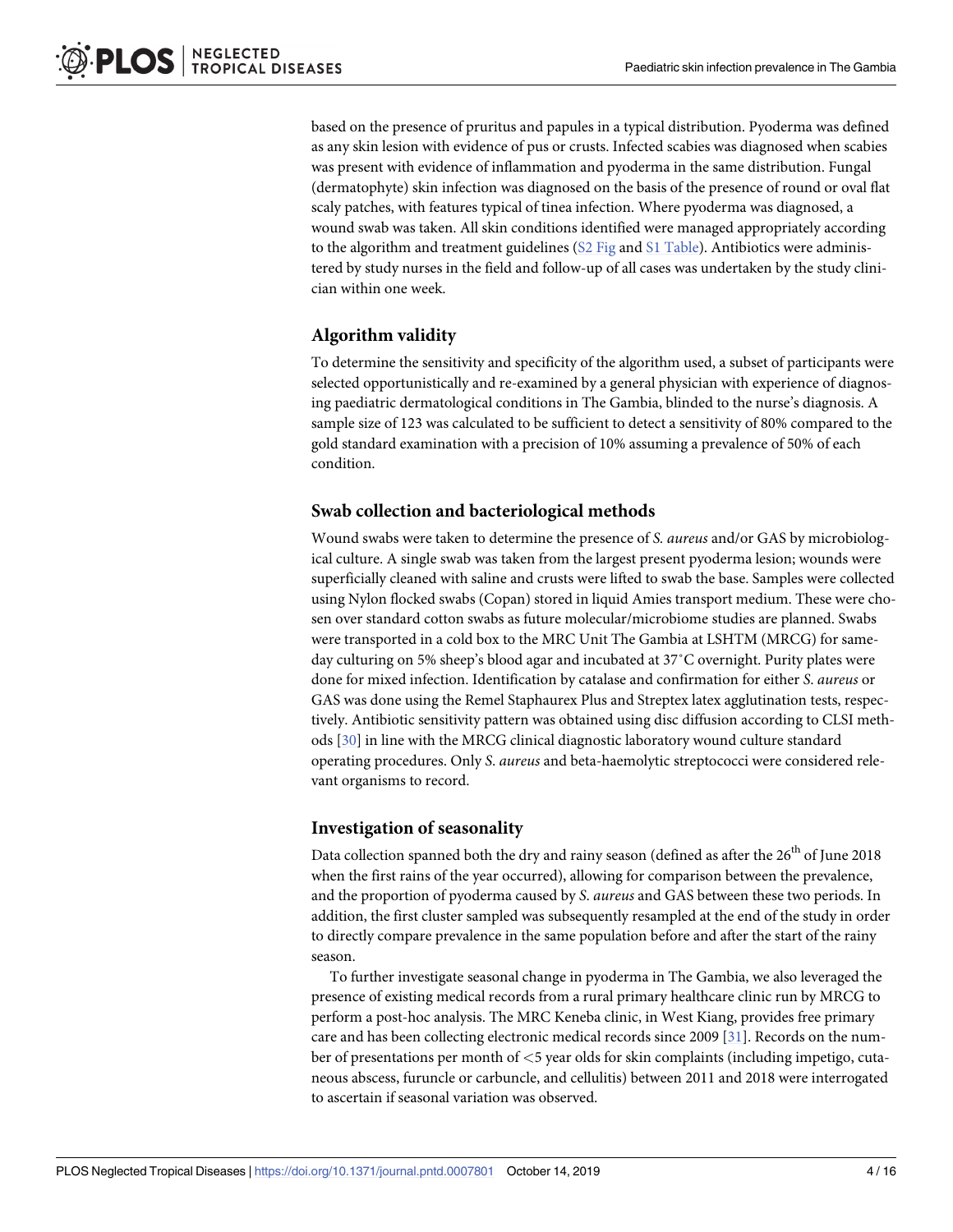#### <span id="page-4-0"></span>**Data collection and statistical analysis**

A questionnaire was delivered to participant's parents to collect information on socio-demographics and risk factors for skin diseases. Data were collected on tablet computers using RED-Cap electronic data capture tools hosted at MRCG [\[32\]](#page-14-0). Data were analysed using Stata version 15.1. The cluster random sampling method was corrected for using the *svyset* command. Adjusted binomial exact confidence intervals were calculated for prevalence estimates. Associations between socio-demographic and other risk factors and skin infections were investigated using multivariable logistic regression models. Variables and category levels were selected for inclusion using forwards and backwards stepwise regression, without *svyset* correction, using a likelihood ratio test significance level of p*<*0.2. The multivariable models were then rerun with *svyset* correction to obtain adjusted odds ratios (aOR). All socio-demographics and risk factors were categorical variables, except household size, which was continuous. The population attributable risk (PAR) [\[33\]](#page-14-0) for scabies as a cause of pyoderma was calculated. The adjusted prevalence ratio (aPR) for the prevalence of skin conditions before and after the start of the rainy season were estimated using a multivariable Poisson regression model, adjusting for socio-demographics, except when comparing the first cluster before and after the rains, which was unadjusted. Predicted probabilities of the presence of skin conditions by week sampled were calculated using the *margins* command following Poisson regression models adjusting for socio-demographics. Sensitivity, specificity and kappa statistic were calculated to determine the accuracy of the diagnostic algorithm compared to the diagnosis reached by the physician. Significance was set at p*<*0.05.

#### **Ethical considerations**

Ethical approval for the study was provided by The Gambia Government/MRC Joint Ethics Committee (SCC1587). Written or thumb-printed informed consent was obtained in a local language from a parent for all participants included in the prevalence study prior to involvement.

#### **Results**

#### **Prevalence of skin infections**

A total of 1441 participants from 9 clusters were examined between May and September 2018. The mean number of participants per cluster was 160.1 (range 62–306). Overall, 47.9% of participants were male and the mean age was 28.9 (SD 16.7) months. Scabies prevalence was 15.9% (95% CI 12.2–20.4), pyoderma prevalence was 17.4% (95% CI 10.4–27.7), and fungal infection prevalence was 9.7% (95% CI 6.6–14.0). The prevalence of scabies, pyoderma and fungal infections by socio-demographic characteristics is presented in [Table](#page-5-0) 1. Prevalence of co-infections are presented in S2 [Table](#page-11-0).

#### **Associations with socio-demographic and other risk factors**

[Table](#page-6-0) 2 shows the aOR for skin infection presence by socio-demographic and other risk factors. The odds of scabies and fungal infections were significantly lower in females than males (aOR 0.70, 95% CI 0.61–0.82 and aOR 0.44, 95% CI 0.32–0.61 respectively). Pyoderma increased with age (aOR 3.13 of pyoderma in 3–4 years compared to *<*1 year, 95% CI 2.00– 4.88), was higher in Serehule children compared to Mandinka children (aOR 1.99, 95% CI 1.16–3.41) and increased with household size (aOR 1.03, 95% CI 1.01–1.06). Various behavioural risk factors were identified, including lower odds of scabies in those whose clothes are always ironed (aOR 0.26, 95% CI 0.07–0.98), and higher odds of fungal infections in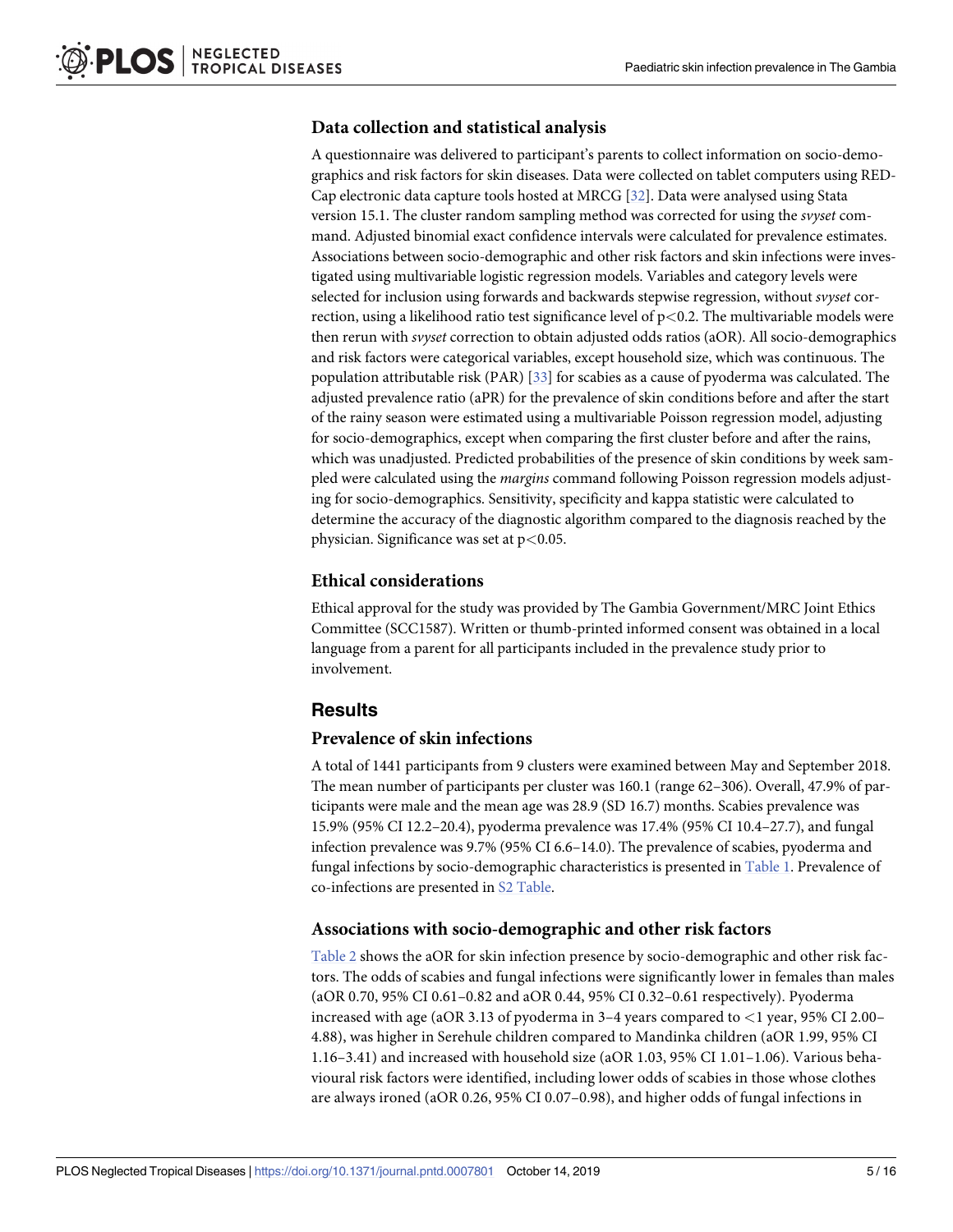| Socio-demographics          |                    | Total       | <b>Scabies</b> |                |               | Pyoderma     |      |               | Fungal         |                          |              |
|-----------------------------|--------------------|-------------|----------------|----------------|---------------|--------------|------|---------------|----------------|--------------------------|--------------|
|                             |                    | $\mathbf n$ | $\mathbf{n}$   | $\%$           | 95% CI        | $\mathbf{n}$ | %    | 95% CI        | $\mathbf n$    | %                        | 95% CI       |
| Total                       |                    | 1441        | 229            | 15.9           | $12.2 - 20.4$ | $251*$       | 17.4 | $10.4 - 27.7$ | 140            | 9.7                      | $6.6 - 14.0$ |
| Sex                         | Male               | 690         | 125            | 18.1           | $14.1 - 23.0$ | 110          | 15.9 | $9.8 - 24.9$  | 89             | 12.9                     | $9.1 - 18.0$ |
|                             | Female             | 751         | 104            | 13.8           | $10.5 - 18.1$ | 141          | 18.8 | $10.6 - 31.1$ | 51             | 6.8                      | $4.4 - 10.3$ |
| Age                         | $<$ l yr           | 288         | 53             | 18.4           | $14.4 - 23.3$ | 21           | 7.3  | $3.9 - 13.3$  | 22             | 7.6                      | $4.6 - 12.3$ |
|                             | $1-2$ yrs          | 310         | 57             | 18.4           | $13.7 - 24.3$ | 47           | 15.2 | $8.2 - 26.4$  | 17             | 5.5                      | $2.8 - 10.6$ |
|                             | $2-3$ yrs          | 320         | 45             | 14.1           | $9.4 - 20.6$  | 65           | 20.3 | $12.7 - 30.8$ | 32             | 10.0                     | $5.4 - 17.8$ |
|                             | $3-4$ yrs          | 523         | 74             | 14.2           | $9.8 - 20.0$  | 118          | 22.6 | $12.2 - 38.0$ | 69             | 13.2                     | $9.7 - 17.8$ |
| Tribe^                      | Mandinka           | 905         | 135            | 14.9           | $11.2 - 19.6$ | 149          | 16.5 | $9.5 - 27.1$  | 98             | 10.8                     | $7.1 - 16.1$ |
|                             | Wolof              | 151         | 26             | 17.2           | $12.4 - 23.4$ | 25           | 16.6 | $8.0 - 31.1$  | 13             | 8.6                      | $4.3 - 16.4$ |
|                             | Fula               | 191         | 36             | 18.9           | $12.7 - 27.0$ | 36           | 18.9 | $8.8 - 35.8$  | 16             | 8.4                      | $5.5 - 12.5$ |
|                             | Jola               | 70          | 12             | 17.1           | $10.0 - 27.9$ | 12           | 17.1 | $9.2 - 29.8$  | 5              | 7.1                      | $2.8 - 16.9$ |
|                             | Serehule           | 72          | 16             | 22.2           | $14.5 - 32.6$ | 22           | 30.6 | 18.9-45.4     | 6              | 8.3                      | $4.1 - 16.3$ |
|                             | Other^             | 51          | $\overline{4}$ | 7.8            | $3.8 - 15.6$  | 7            | 13.7 | $6.3 - 27.2$  | $\overline{2}$ | 3.9                      | $1.1 - 13.2$ |
| Median household size (IQR) |                    | $6(4-9)$    | $6(4-9)$       | $\overline{a}$ | $\sim$        | $7(5-9)$     |      |               | $6.5(5-9)$     | $\overline{\phantom{a}}$ |              |
| Mother's education†^        | None               | 549         | 92             | 16.8           | $11.3 - 24.1$ | 112          | 20.4 | $11.7 - 33.1$ | 61             | 11.7                     | $6.8 - 19.2$ |
|                             | Arabic school only | 99          | 12             | 12.1           | $8.0 - 17.9$  | 19           | 19.2 | $8.7 - 37.1$  | 6              | 6.1                      | $3.0 - 12.0$ |
|                             | Primary only       | 199         | 29             | 14.6           | $8.9 - 22.9$  | 31           | 15.6 | $7.7 - 29.0$  | 22             | 11.1                     | $6.7 - 17.7$ |
|                             | Secondary only     | 558         | 88             | 15.8           | $12.9 - 19.1$ | 82           | 14.7 | $9.5 - 22.1$  | 45             | 8.1                      | $6.3 - 10.3$ |
|                             | Higher education   | 35          | 8              | 22.9           | $10.8 - 42.1$ | 7            | 20.0 | $6.7 - 46.5$  | 3              | 8.6                      | $2.3 - 27.2$ |

#### <span id="page-5-0"></span>**[Table](#page-4-0) 1. Prevalence of skin infections by socio-demographics.**

Confidence intervals are corrected for cluster sampling design.

�One participant with diagnosed with pyoderma was not swabbed

^One participant with missing data

†English school attendance

<https://doi.org/10.1371/journal.pntd.0007801.t001>

those not wearing freshly washed clothes every day (aOR 13.5, 95% CI 3.22–26.60). Current breastfeeding was protective against fungal infections, but increased the odds of scabies (aOR 1.67, 95% CI 1.12–2.49). A history of previous skin infections increased the odds of all three infections. Results from the univariable regression models are presented in S3 [Table.](#page-11-0) Results from the forwards and backwards stepwise regression procedures are presented in [S5](#page-11-0) and [S6](#page-11-0) Tables.

The presence of pyoderma was significantly associated with scabies infestation (aOR 2.74, 95% CI 1.61–4.67) as shown in [Table](#page-7-0) 3. The PAR of scabies as a cause of pyoderma was 14.7% (95% CI 5.1–23.3).

#### **Pyoderma swab culture results**

Pyoderma swabs were taken from 250 participants (one participant diagnosed with pyoderma was not swabbed). Overall, either *S*. *aureus* or GAS was cultured from 90.0% of swabs, with 80.8% positive for *S*. *aureus*, and 50.8% for GAS (41.6% were positive for both). Additionally, two samples were positive for other beta-haemolytic streptococci (one group D streptococcus and one non-groupable *Streptococcus* species). The proportion of GAS and *S*. *aureus* causing pyoderma were similar regardless of scabies infection [\(Table](#page-7-0) 3). All GAS isolates were sensitive to penicillin, while 99% of *S*. *aureus* isolates were methicillin-sensitive. Antibiotic sensitivities of isolates are presented in [S3](#page-11-0) and [S4](#page-11-0) Figs. Swabs taken from the lower limbs were significantly more likely to be positive for GAS than swabs from other sites (S7 [Table\)](#page-11-0).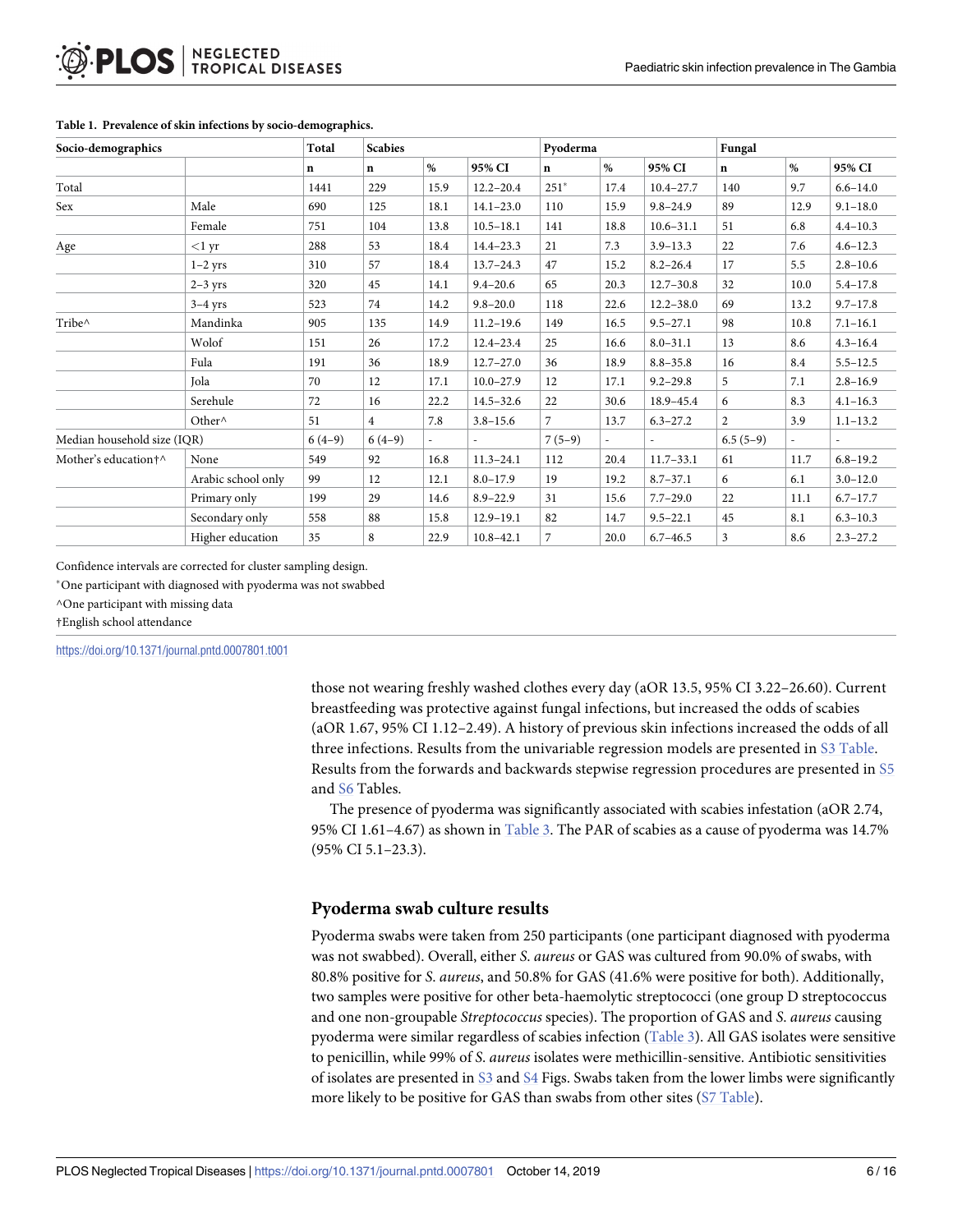|                                        |                    | <b>Scabies</b> |              | Pyoderma      |                      |              | Fungal        |       |               |                |
|----------------------------------------|--------------------|----------------|--------------|---------------|----------------------|--------------|---------------|-------|---------------|----------------|
|                                        |                    | aOR            | p value      | 95% CIs       | aOR                  | p value      | 95% CIs       | aOR   | p value       | 95% CIs        |
| Sex                                    | Male               | ref            |              |               | ref                  |              |               | ref   |               |                |
|                                        | Female             | 0.70           | $0.001*$     | $0.61 - 0.82$ | 1.22                 | 0.201        | $0.88 - 1.70$ | 0.44  | ${<}0.001$ ** | $0.32 - 0.61$  |
| Age category                           | $<$ 1 year         | ref            |              |               | $\operatorname{ref}$ |              |               | ref   |               |                |
|                                        | $1-2$ years        | 0.91           | 0.634        | $0.60 - 1.40$ | 1.98                 | 0.086        | $0.89 - 4.43$ | 0.48  | $0.006*$      | $0.30 - 0.76$  |
|                                        | $2-3$ years        | 0.81           | 0.529        | $0.38 - 1.72$ | 2.85                 | ${<}0.001**$ | $1.90 - 4.26$ | 0.55  | $0.026*$      | $0.33 - 0.91$  |
|                                        | $3-4$ years        | 0.87           | 0.670        | $0.42 - 1.79$ | 3.13                 | ${<}0.001**$ | $2.00 - 4.88$ | 0.79  | 0.509         | $0.36 - 1.74$  |
| Tribe                                  | Mandinka           | ref            |              |               | ref                  |              |               | ref   |               |                |
|                                        | Serehule           | 1.72           | $0.044*$     | $1.02 - 2.90$ | 1.99                 | $0.018*$     | $1.16 - 3.41$ |       |               |                |
|                                        | Other              | 0.42           | $0.020*$     | $0.21 - 0.84$ |                      |              |               | 0.39  | 0.105         | $0.12 - 1.28$  |
| Mean household size                    |                    |                |              |               | 1.03                 | $0.014*$     | $1.01 - 1.06$ |       |               |                |
| Mother's education†                    | None               | ref            |              |               |                      |              |               | ref   |               |                |
|                                        | Arabic school only | 0.60           | $0.007*$     | $0.43 - 0.83$ |                      |              |               | 0.48  | $0.040*$      | $0.24 - 0.96$  |
|                                        | Secondary only     |                |              |               |                      |              |               | 0.69  | 0.126         | $0.42 - 1.14$  |
| Currently breastfeeding                | No                 | ref            |              |               |                      |              |               | ref   |               |                |
|                                        | Yes                | 1.67           | $0.017*$     | $1.12 - 2.49$ |                      |              |               | 0.52  | $0.043*$      | $0.27 - 0.98$  |
| Low birth weight $(<2.5kg)$            | No                 |                |              |               |                      |              |               | ref   |               |                |
|                                        | Yes                |                |              |               |                      |              |               | 1.80  | $0.006*$      | $1.25 - 2.59$  |
| Water source                           | Tap                |                |              |               | ref                  |              |               |       |               |                |
|                                        | Well               |                |              |               | 1.41                 | 0.434        | $0.54 - 3.73$ |       |               |                |
| Clean clothes                          | Every day          |                |              |               |                      |              |               | ref   |               |                |
|                                        | Not every day      |                |              |               |                      |              |               | 13.50 | $0.003*$      | $3.22 - 56.60$ |
| Clothes ironed                         | Never              | ref            |              |               |                      |              |               |       |               |                |
|                                        | Always             | 0.26           | $0.048*$     | $0.07 - 0.98$ |                      |              |               |       |               |                |
| Handwashing area in compound           | No                 | ref            |              |               |                      |              |               |       |               |                |
|                                        | Yes                | 0.74           | 0.107        | $0.50 - 1.09$ |                      |              |               |       |               |                |
| Open fire in compound                  | No                 | ref            |              |               | ref                  |              |               |       |               |                |
|                                        | Yes                | 1.51           | $0.021*$     | $1.09 - 2.10$ | 1.40                 | $0.018*$     | $1.08 - 1.82$ |       |               |                |
| Previous skin infection                | None               | ref            |              |               | ref                  |              |               | ref   |               |                |
|                                        | One                | 3.09           | ${<}0.001**$ | 2.19-4.64     | 1.94                 | $0.002*$     | $1.40 - 2.69$ | 2.34  | $0.005*$      | $1.41 - 3.87$  |
|                                        | More than one      | 4.51           | ${<}0.001**$ | $2.63 - 7.73$ | 2.34                 | $0.002*$     | $1.53 - 3.57$ | 2.14  | 0.072         | $0.92 - 5.02$  |
| History of burn                        | No                 | ref            |              |               |                      |              |               |       |               |                |
|                                        | Yes                | 0.65           | 0.154        | $0.35 - 1.22$ |                      |              |               |       |               |                |
| History of malnutrition                | No                 |                |              |               | ref                  |              |               |       |               |                |
|                                        | Yes                |                |              |               | 0.67                 | 0.243        | $0.32 - 1.40$ |       |               |                |
| History of nutritional supplementation | No                 | ref            |              |               |                      |              |               |       |               |                |
|                                        | Yes                | 0.32           | 0.170        | $0.06 - 1.83$ |                      |              |               |       |               |                |
|                                        |                    |                |              |               |                      |              |               |       |               |                |

#### <span id="page-6-0"></span>[Table](#page-4-0) 2. Adjusted odds ratios for socio-demographic and other risk factors potentially associated with skin infections.

Reported values are from multivariable logistic regression models, including only variables and category levels selected by stepwise regression with an elimination level of p*>*0.2. Grey cells represent variables not included in each multivariable analysis. For all three skin infections, forwards and backwards stepwise regression produced the same final model [\(S5](#page-11-0) and [S6](#page-11-0) Tables). Sex and age group were included in all models, and correction for cluster sampling design was done on the final models. Data from univariable logistic regression models are shown in S3 [Table.](#page-11-0) ref = reference category used; aOR = adjusted odds ratio

�significant at p*<*0.05

��significant at p*<*0.001

†English school attendance

<https://doi.org/10.1371/journal.pntd.0007801.t002>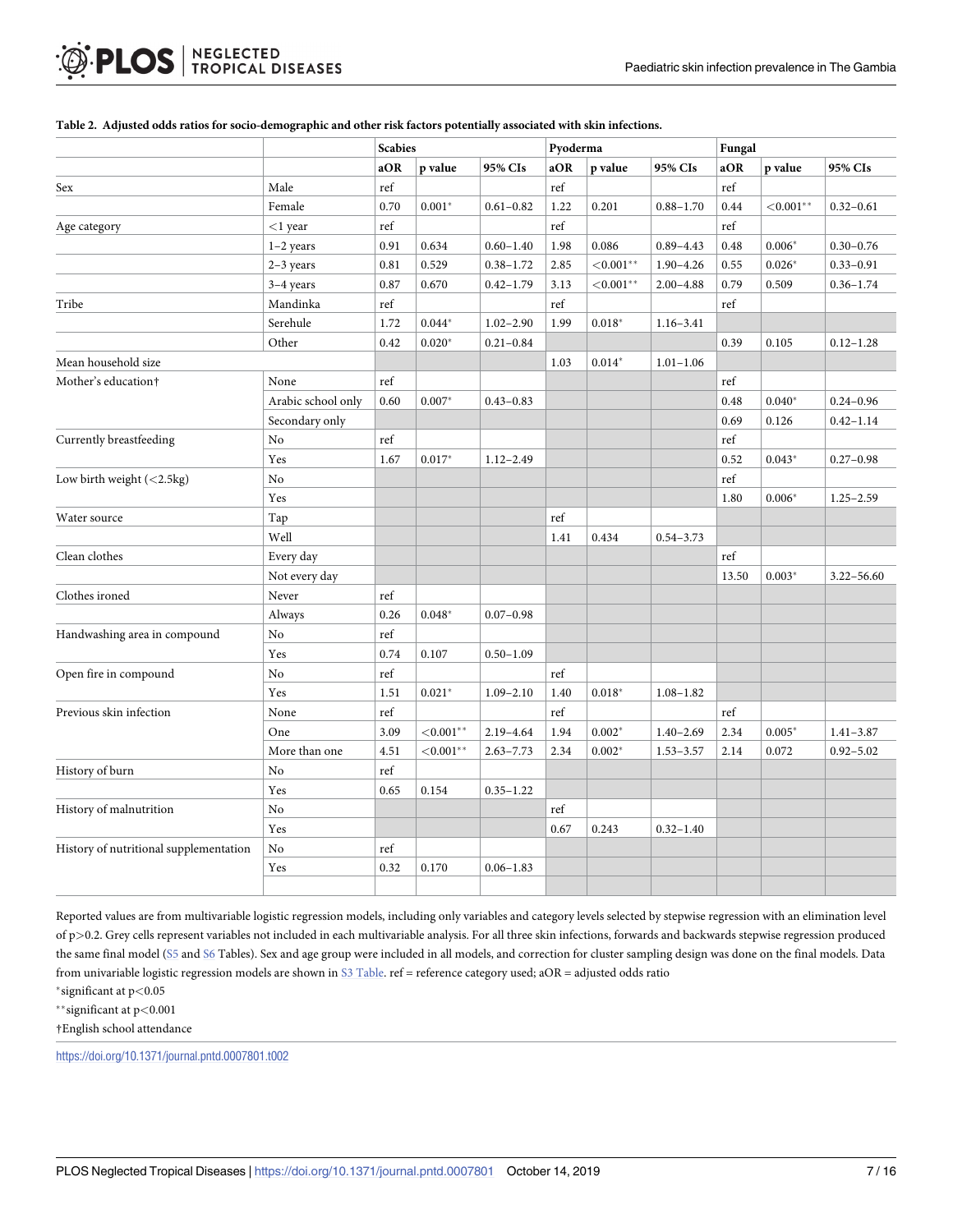|                                    |     | Scabies n (%) |           | $aOR$ (p value, 95% CI)     | PAR % (95% CI)   |  |  |
|------------------------------------|-----|---------------|-----------|-----------------------------|------------------|--|--|
|                                    |     | No.           | Yes       |                             |                  |  |  |
| All pyoderma                       | No  | 1031(85.1)    | 159(69.4) | ref                         |                  |  |  |
|                                    | Yes | 181 (14.9)    | 70(30.6)  | $2.74^*$ (0.002, 1.61-4.67) | $14.7(5.1-23.3)$ |  |  |
| S. <i>aureus</i> positive pyoderma | No  | 34(18.9)      | 14(20.0)  | ref                         |                  |  |  |
|                                    | Yes | 146(81.1)     | 56(80.0)  | $1.08(0.775, 0.61-1.91)$    | $0.4(-2.7-3.4)$  |  |  |
| GAS positive pyoderma              | No  | 88 (48.9)     | 35(50.0)  | ref                         |                  |  |  |
|                                    | Yes | 92(51.1)      | 35(50.0)  | $1.26(0.179, 0.88 - 1.81)$  | $2.8(-1.7-7.1)$  |  |  |

<span id="page-7-0"></span>[Table](#page-5-0) 3. Adjusted odds ratios and population attributable risk percentage for scabies as a cause of pyoderma, S. aureus positive pyoderma and GAS positive **pyoderma.**

Reported values are from a multivariable logistic regression model adjusting for sex, age group, tribe, household size and mother's education, following correction for cluster sampling design. ref = reference category used; aOR = adjusted odds ratio

�significant at p*<*0.05; PAR = population attributable risk.

<https://doi.org/10.1371/journal.pntd.0007801.t003>

#### **Seasonal variation of skin infection prevalence**

The respective prevalence of scabies, pyoderma and fungal infection were 15.3%, 8.9% and 14.4% before the start of the rainy season, compared to 16.3%, 23.1% and 6.6% after. The prevalence of scabies did not change significantly (aPR 1.08, 95% CI 0.70–1.67), whereas pyoderma prevalence significantly increased following the start of the rains (aPR 2.42, 95% CI 1.39–4.23). Fungal infection prevalence fell significantly (aPR 0.44, 95% CI 0.32–0.60) (S8 [Table\)](#page-11-0). The PAR of scabies as a cause of pyoderma was 18.5% (95% CI 4.1–30.8) before the start of the rainy season compared to 13.6% (95% CI -0.7–25.8) afterwards. The prevalence of scabies, pyoderma and fungal skin infections by week sampled are presented in [Fig](#page-8-0) 1. The increase in pyoderma prevalence during the rainy season was confirmed by resampling of the first cluster sampled (7.9% vs. 21.7%, PR 2.74, 95% CI 1.23–6.12). The start of the rains did not significantly affect the proportion of *S*. *aureus* or GAS detected (S8 [Table\)](#page-11-0).

The data obtained from the MRCG Keneba clinic records of presentations per month of children *<*5 for all skin complaints are presented in [Fig](#page-8-0) 2. The number of presentations peaked each year between June and December, coinciding with the rainy season.

#### **Sensitivity and specificity of the diagnostic algorithm**

Diagnosis by nursing staff using the algorithm (S2 [Fig](#page-11-0)) was 97.1% sensitive and 96.6% specific for the diagnosis of pyoderma, and 83.3% sensitive and 97.0% specific for non-infected scabies. Sensitivity and specificity for the pyoderma and scabies co-infection were 81.3% and 97.2% respectively. Sensitivity of detection of fungal infections was lower at 66.7%, but specificity was 95.8%. Full results including the kappa statistic for inter-rater agreement are presented in [S9](#page-11-0) [Table](#page-11-0).

#### **Discussion**

We found a high burden of skin infections among Gambian children and that pyoderma increased significantly during the rainy season. The scabies prevalence we observed of 15.9% is consistent with other studies from sSA [[15](#page-13-0), [16](#page-13-0), [18](#page-13-0)[–20\]](#page-14-0), but the overall prevalence of pyoderma of 17.4% is higher than the estimated median impetigo prevalence of 7% for Africa [[21](#page-14-0)]. Studies in other settings have found a strong association between scabies and pyoderma, with one study in Fiji finding a PAR of scabies as a cause of impetigo of 93.1% [[10](#page-13-0)]. We observed a PAR of 14.7%, indicating that scabies may play a less significant role in pyoderma rates in this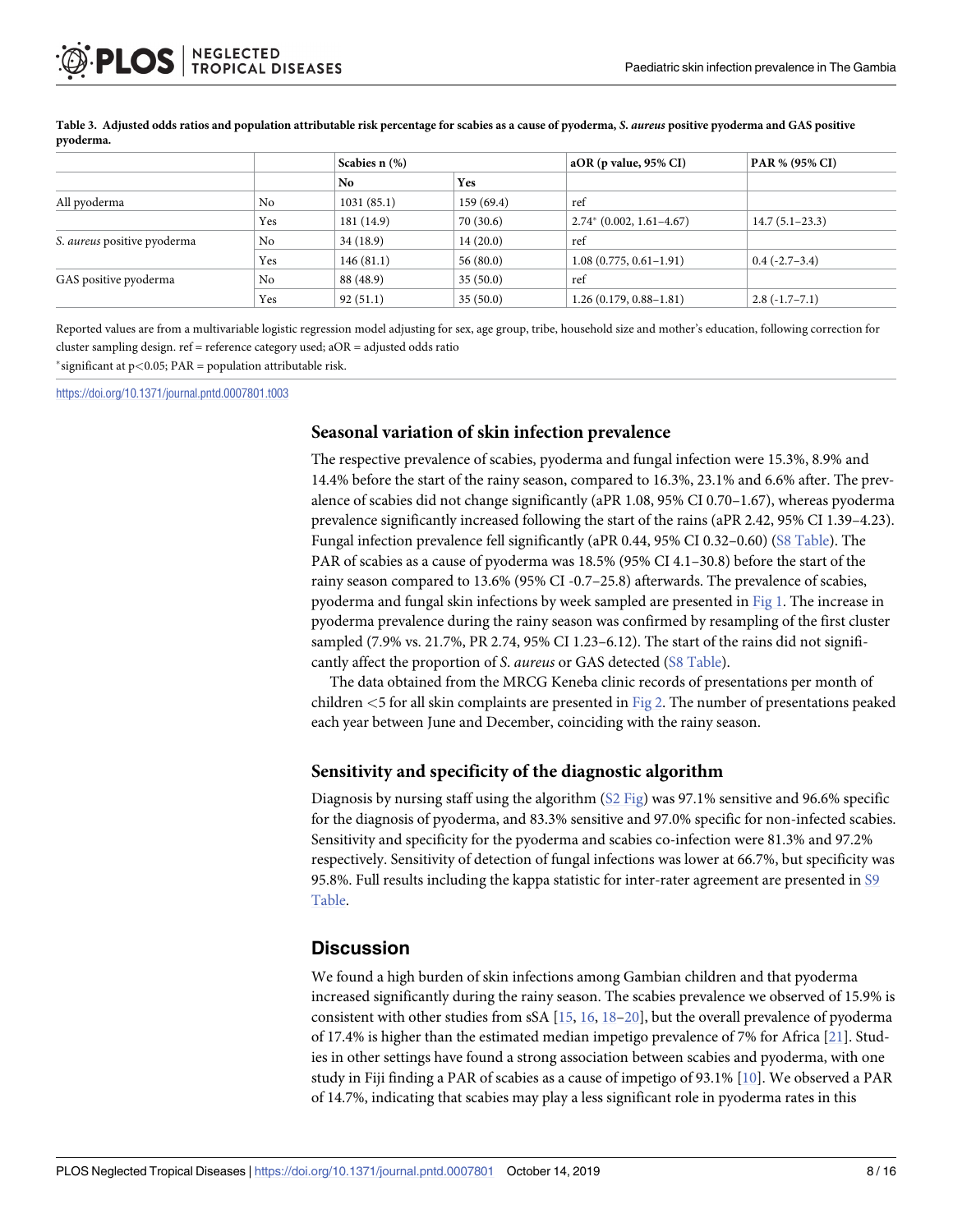<span id="page-8-0"></span>



**[Fig](#page-7-0) 1. Predicted probabilities of skin infection prevalence by week examined.**

<https://doi.org/10.1371/journal.pntd.0007801.g001>



**[Fig](#page-7-0) 2. Number of skin complaint presentations in under 5s at MRCG Keneba clinic by month 2011–2018.**

<https://doi.org/10.1371/journal.pntd.0007801.g002>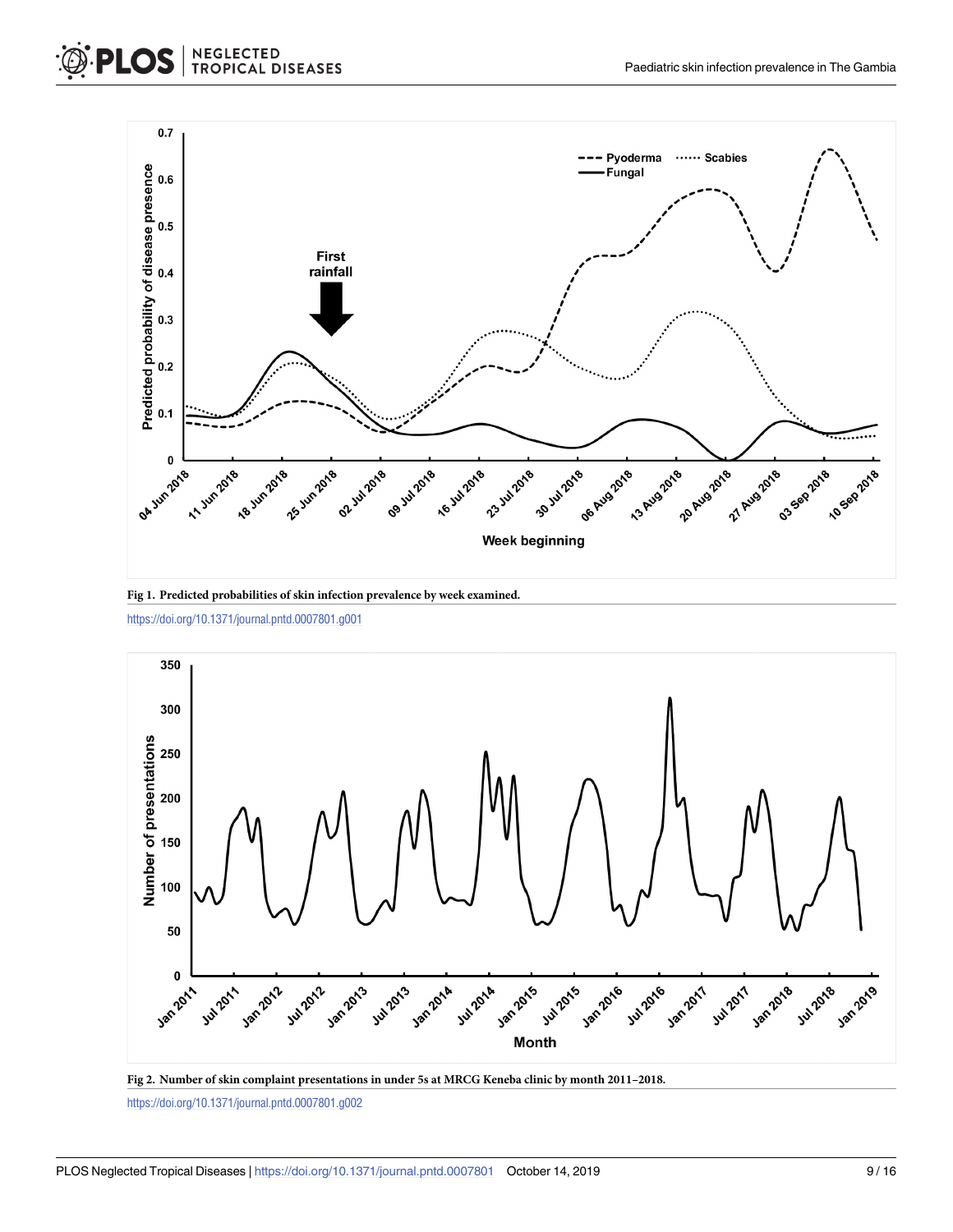<span id="page-9-0"></span>setting. Interventions to reduce scabies, shown to be effective elsewhere [[34–36\]](#page-14-0), may still be worthwhile given the relatively high scabies prevalence.

The 8.9% pyoderma prevalence in children examined before the start of the rainy season was consistent with previous estimates for Africa [\[21\]](#page-14-0). However, in those examined during the rainy season, the prevalence rate was significantly higher (23.1%). This effect was confirmed in the cluster that was sampled both before and after the start of the rainy season. Furthermore, a strong seasonal trend was seen at the rural MRCG Keneba clinic in paediatric skin presentations between 2011 and 2018, which supports the hypothesis that bacterial skin infections are seasonal in The Gambia, a finding also observed in 1980 [\[17\]](#page-13-0).

Very little microbiology data exist from pyoderma cases in Africa [\[3](#page-13-0), [21](#page-14-0)]. By taking swabs from pyoderma lesions, we were able to provide robust estimates for the prevalence of *S*. *aureus* and GAS pyoderma. 50.8% of swabs were positive for GAS, which is lower than the global median of 74% noted previously from the limited heterogeneous studies available [[21\]](#page-14-0). However, with the high pyoderma prevalence during the rainy season, this still indicates a significant exposure of children *<*5 to GAS and *S*. *aureus* annually. Better understanding the carriage and transmission of these organisms within households and communities in The Gambia is required to design preventative interventions to reduce the disease burden. Our antimicrobial susceptibility data showed reassuringly low rates of methicillin-resistant *S*. *aureus* which is consistent with other data we and others have recently published [[37](#page-14-0), [38](#page-15-0)]. Of greater concern was the resistance to erythromycin (13.3%) and co-trimoxazole (24.2%), especially as MDA of azithromycin is recommended by the WHO to eradicate trachoma and yaws [\[39,](#page-15-0) [40\]](#page-15-0), and use may increase in African settings as evidence of impact on *<*5 mortality increases [[41](#page-15-0), [42](#page-15-0)]. As co-trimoxazole is widely used in The Gambia, the reduced susceptibility observed was unsurprising [[43](#page-15-0)].

The reason for the seasonal increase in skin infections is not clear, but may reflect behavioural changes between seasons or environmental changes enhancing bacterial proliferation on skin. Indoor space can be limited within households, and during the rainy season people may spend more time in overcrowded indoor areas, increasing skin-to-skin contact. This could partly explain the observed increase, although scabies prevalence did not increase correspondingly as would be expected. Data were not collected on insect bites, but increased insect activity during the rainy season may play a more significant role than scabies in this setting. Further studies are required to explore the exact mechanism for this observation. We also observed associations between increased age, household size, history of previous infections, and certain tribal groups with higher pyoderma rates, some of which have been observed elsewhere [[13](#page-13-0), [44](#page-15-0)]. These suggest that individual's behaviour may also be important in pyoderma transmission.

Additionally, associations between scabies and fungal infections and other risk factors were seen. Current breastfeeding increased the odds of scabies, which may reflect higher risk due to greater skin contact with mothers who may be the source of infection. Ironing of clothes reduced the odds of scabies, which could suggest that some transmission of mites may occur through clothes, in spite of the common understanding that scabies is transmitted only through direct contact. The largest effect-size was seen in participants not wearing freshly washed clothes every day, which increased the odds of fungal infections. These may represent potential targets for behavioural interventions to reduce these skin infections.

In low-resourced healthcare settings, nurses can be expected to diagnose and treat common conditions with little or no dermatology training [[21](#page-14-0), [29](#page-14-0)]. Nurses were used in our study for the diagnosis of the skin conditions rather than physicians to determine whether training in the use of a diagnostic algorithm for skin conditions could be effective in this setting. The sensitivity and specificity of the algorithm used were consistent with the validation study [\[29\]](#page-14-0),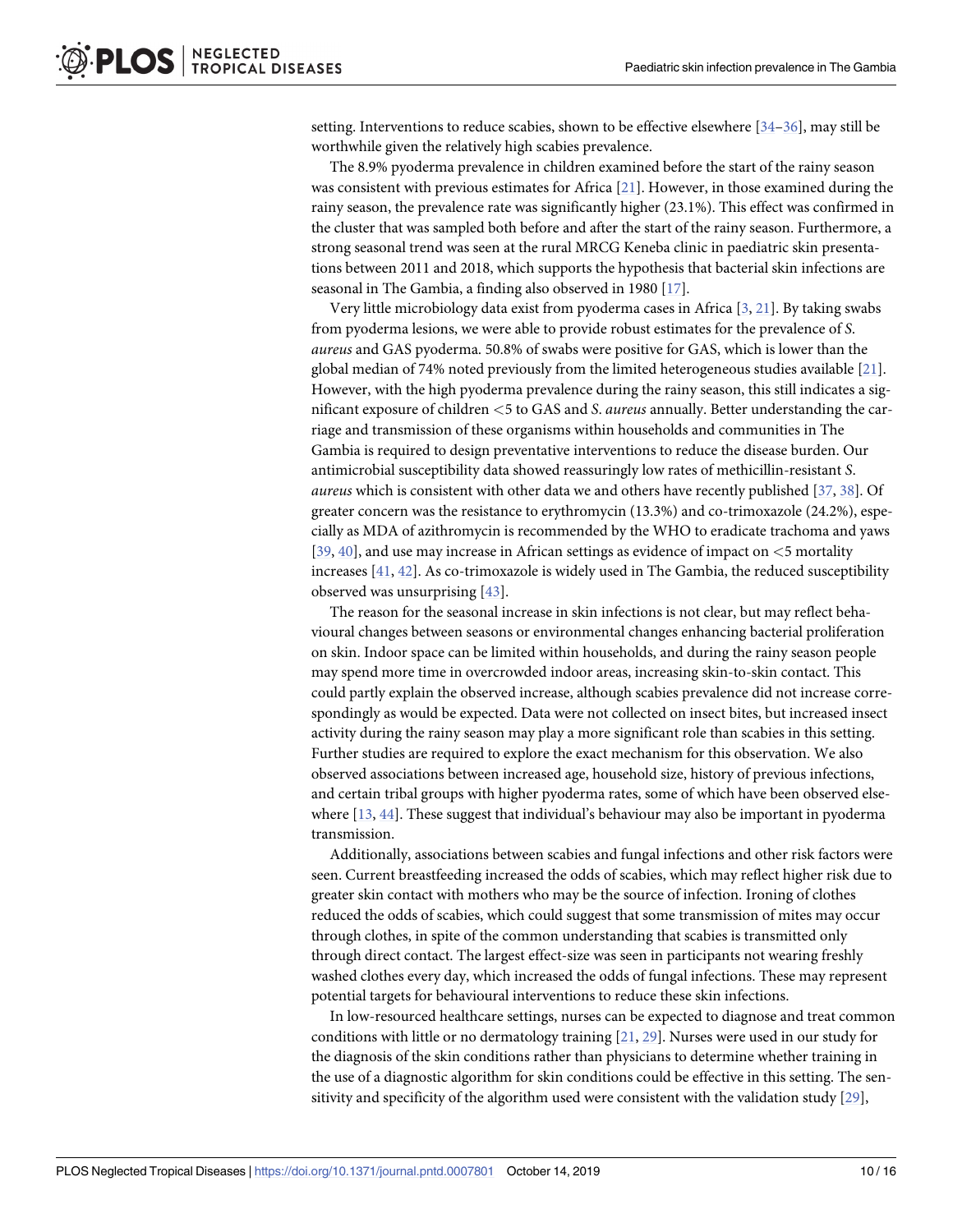<span id="page-10-0"></span>confirming that such algorithms for nurses can be effective diagnostic tools. Wider introduction and evaluation of such algorithms could be carried out in The Gambia and similar settings, with a view to increasing diagnosis and treatment, cost-effectiveness, and the effects on other GAS disease. An impact on reducing inappropriate antibiotic prescribing

For pyoderma in the absence of guidelines should also be considered, given the likely contribution to antimicrobial resistance [\[45\]](#page-15-0).

Our study has several limitations. We sampled from one peri-urban population, so our findings may not be generalisable, particularly to rural settings, where the majority of Gambians live. Furthermore, as we sampled children *<*5 in this study due to practical constraints, we were unable to include older school-age children, in whom pyoderma prevalence may be higher [\[10,](#page-13-0) [22\]](#page-14-0). Older children would be an important consideration in future studies, especially as children *<*5 years would currently be excluded from mass drug administration (MDA) of ivermectin for scabies due to weight-based dosing rules [\[46\]](#page-15-0). This younger age group may, however, benefit from MDA with antibiotics such as azithromycin to reduce the burden of pyoderma [[47](#page-15-0), [48](#page-15-0)].

No up-to-date list of households or residents was available for the area, and it was not feasible to enumerate the area in advance of the study. We therefore used a random cluster sampling method, dividing Sukuta into clusters of approximately 100 households based on 2013 census data, without detailed within household population metrics. This reduced the precision of the prevalence confidence intervals and prevented analysis of results with respect to households. Accordingly, we also did not have accurate data on children missing during study visits, which had the potential to introduce some selection bias. The study was conducted over four months, so we were unable to determine whether the observed seasonal variation is cyclical on an annual basis or changes year-to-year. We were only able to resample one cluster to compare prevalence directly, and given that prevalence varied by cluster, we should interpret the results cautiously. Additionally, the associations observed between risk factors and skin infections should be interpreted with caution as question responses were open to recall bias, and there may have been residual confounding factors not measured. Finally, the subset used for the algorithm validation sub-study were selected opportunistically, which may have been open to selection bias. Despite these limitations, this study provides good baseline data for the prevalence of these common skin infections in a country where no other recent data exists and also provides valuable microbiological data on skin pathogens, which is lacking from LMIC [\[1](#page-12-0)[–3](#page-13-0)].

This study has shown that skin infections are common in The Gambia, particularly pyoderma caused by *S*. *aureus* and GAS during the rainy season. Skin infections may be overlooked, particularly in LMIC where there are other pressing health concerns, but with such high prevalence of pyoderma, they may represent a crucial early exposure to potentially serious pathogens. The high incidence of invasive *S*. *aureus* infections in Gambian children is increasingly recognised and can be triggered by skin infections [[38\]](#page-15-0). The exact mechanism by which RHD follow GAS infection is still not understood, but repeated GAS skin infections may be important [\[49\]](#page-15-0). It is plausible that exposure to GAS through the skin at a young age may be a step in the aetiology of RHD  $[8, 9]$  $[8, 9]$  $[8, 9]$  $[8, 9]$  $[8, 9]$ , particularly as GAS pyoderma is known to trigger the better understood, immune-complex mediated APSGN, which is also epidemiologically linked to scabies [\[23,](#page-14-0) [50\]](#page-15-0).

#### **Conclusions**

Treating skin infections for their own sake is justification enough, but since GAS and *S*. *aureus* pyoderma can lead to serious disease, diagnosing and treating them as an upstream target to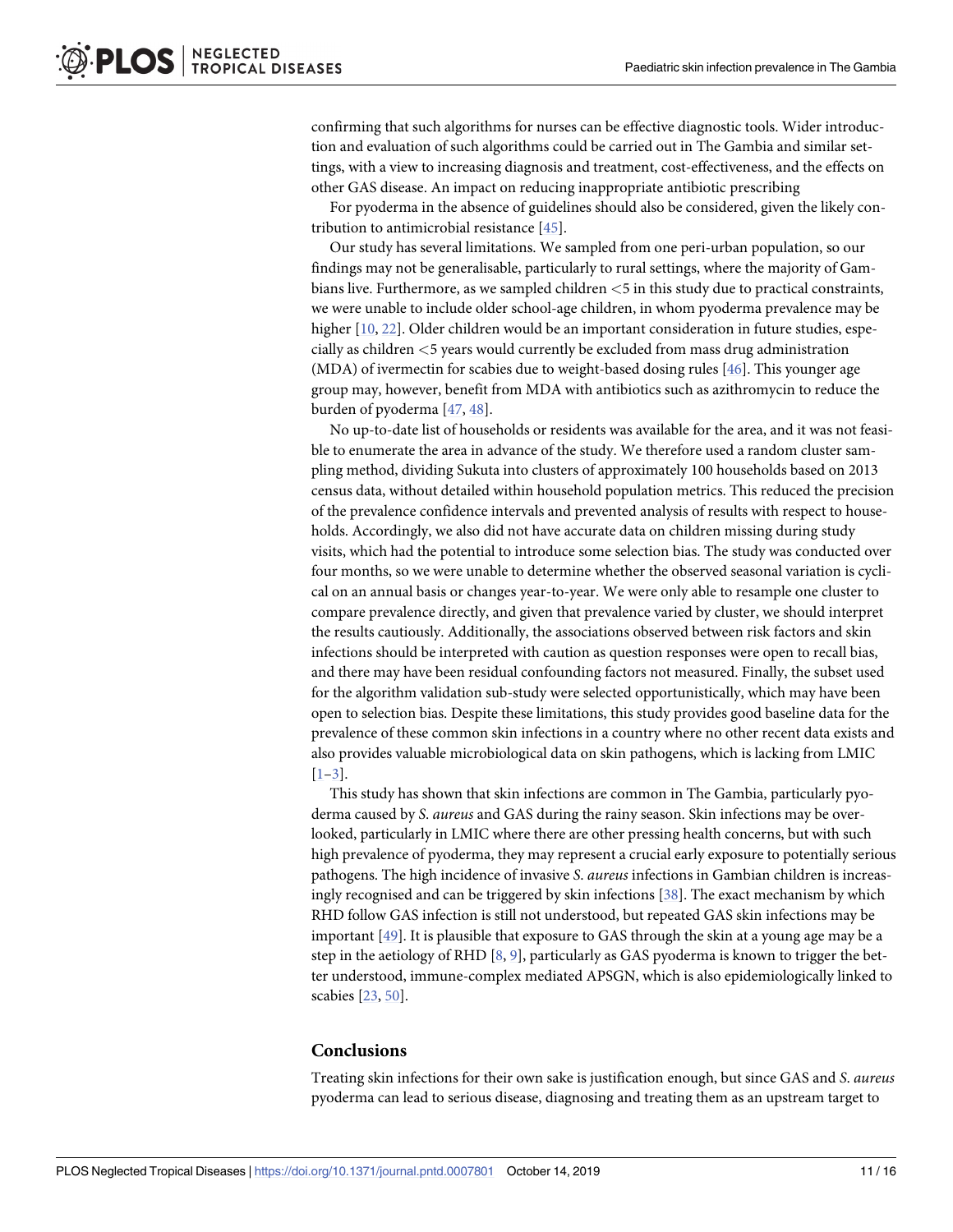<span id="page-11-0"></span>prevent invasive infections and non-suppurative complications may also be a cost-effective way to prevent these more serious conditions. Increased research into GAS carriage, transmission dynamics, and correlates of protection from disease is therefore warranted in African settings.

### **Supporting information**

**S1 [Checklist.](http://journals.plos.org/plosntds/article/asset?unique&id=info:doi/10.1371/journal.pntd.0007801.s001) STROBE checklist.** (DOCX)

**S1 [Fig](http://journals.plos.org/plosntds/article/asset?unique&id=info:doi/10.1371/journal.pntd.0007801.s002). The Sukuta area divided into 37 geographical clusters with approximately equal number of compounds from 2013 geospatial census data, used for one-stage cluster sampling method.**

(TIF)

**S2 [Fig](http://journals.plos.org/plosntds/article/asset?unique&id=info:doi/10.1371/journal.pntd.0007801.s003). Diagnostic algorithm for common skin conditions adapted from IMCI algorithm designed and validated by Steer et al. (2009).** (TIF)

**S3 [Fig](http://journals.plos.org/plosntds/article/asset?unique&id=info:doi/10.1371/journal.pntd.0007801.s004).** *Staphylococcus aureus* **isolate antibiotic sensitivities.** (TIF)

**S4 [Fig](http://journals.plos.org/plosntds/article/asset?unique&id=info:doi/10.1371/journal.pntd.0007801.s005). Group A streptococcus isolate antibiotic sensitivities.** (TIF)

**S1 [Table.](http://journals.plos.org/plosntds/article/asset?unique&id=info:doi/10.1371/journal.pntd.0007801.s006) Treatment guidelines used for common skin conditions.** (DOCX)

**S2 [Table.](http://journals.plos.org/plosntds/article/asset?unique&id=info:doi/10.1371/journal.pntd.0007801.s007) Prevalence of infected scabies, and co-infection with scabies, pyoderma and fungal infections.**

(DOCX)

**S3 [Table.](http://journals.plos.org/plosntds/article/asset?unique&id=info:doi/10.1371/journal.pntd.0007801.s008) Odds ratios for socio-demographic and other risk factors potentially associated with skin infections in univariable logistic regression models.** (DOCX)

**S4 [Table.](http://journals.plos.org/plosntds/article/asset?unique&id=info:doi/10.1371/journal.pntd.0007801.s009) Adjusted odds ratios for socio-demographic and other risk factors potentially associated with skin infections in global multivariable logistic regression models including all variables.**

(DOCX)

**S5 [Table.](http://journals.plos.org/plosntds/article/asset?unique&id=info:doi/10.1371/journal.pntd.0007801.s010) Forwards stepwise logistic regression steps.** (DOCX)

**S6 [Table.](http://journals.plos.org/plosntds/article/asset?unique&id=info:doi/10.1371/journal.pntd.0007801.s011) Backwards elimination stepwise logistic regression steps.** (DOCX)

**S7 [Table.](http://journals.plos.org/plosntds/article/asset?unique&id=info:doi/10.1371/journal.pntd.0007801.s012) Swab positivity by swab site.** (DOCX)

**S8 [Table.](http://journals.plos.org/plosntds/article/asset?unique&id=info:doi/10.1371/journal.pntd.0007801.s013) Prevalence rate ratios for presence of skin infections by whether examined before or after the start of the rainy season using Poisson regression.** (DOCX)

**S9 [Table.](http://journals.plos.org/plosntds/article/asset?unique&id=info:doi/10.1371/journal.pntd.0007801.s014) Sensitivity, specificity and kappa statistic for each skin diagnosis made by trained nurses using the adapted skin condition diagnostic algorithm as compared with the**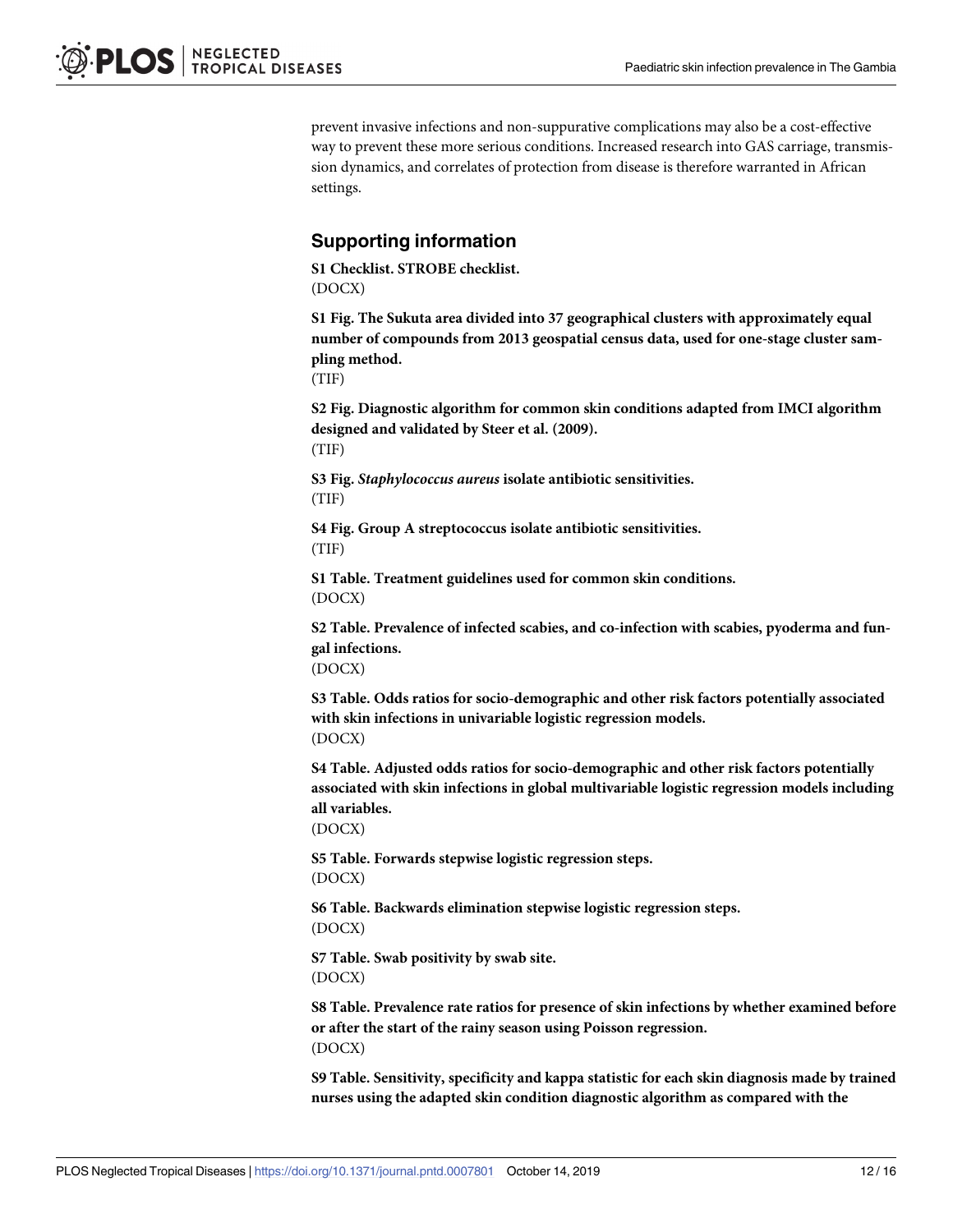<span id="page-12-0"></span>**diagnosis of a physician.** (DOCX)

**S1 [Dataset.](http://journals.plos.org/plosntds/article/asset?unique&id=info:doi/10.1371/journal.pntd.0007801.s015) Main study dataset.**

(XLSX)

**S2 [Dataset.](http://journals.plos.org/plosntds/article/asset?unique&id=info:doi/10.1371/journal.pntd.0007801.s016) Skin complaint presentation dataset from MRCG Keneba clinic.** (XLSX)

# **Acknowledgments**

We acknowledge the hard work of the field workers and nurses and the MRCG clinical microbiology laboratory team. We are grateful to the study participants and their families and the wider Sukuta community for their involvement and assistance. We would like to thank The MRCG Keneba Clinic, Abdoulie Faal and Andrew Prentice for access to the KEMRES clinical data.

# **Author Contributions**

**Conceptualization:** Edwin P. Armitage, Thushan I. de Silva.

**Data curation:** Edwin P. Armitage, Carla Cerami.

**Formal analysis:** Edwin P. Armitage.

- **Funding acquisition:** Edwin P. Armitage, Anna Roca, Martin Antonio, Claire E. Turner, Thushan I. de Silva.
- **Investigation:** Edwin P. Armitage, Elina Senghore, Saffiatou Darboe, Momodou Barry, Janko Camara, Sulayman Bah.

**Methodology:** Edwin P. Armitage, Michael Marks, Anna Roca, Thushan I. de Silva.

**Project administration:** Edwin P. Armitage, Thushan I. de Silva.

**Resources:** Edwin P. Armitage, Elina Senghore, Saffiatou Darboe, Momodou Barry, Janko Camara, Sulayman Bah, Carla Cerami, Martin Antonio, Thushan I. de Silva.

**Software:** Edwin P. Armitage.

**Supervision:** Edwin P. Armitage, Elina Senghore, Saffiatou Darboe, Momodou Barry, Janko Camara, Sulayman Bah, Thushan I. de Silva.

**Validation:** Edwin P. Armitage.

**Visualization:** Edwin P. Armitage.

**Writing – original draft:** Edwin P. Armitage.

**Writing – review & editing:** Edwin P. Armitage, Saffiatou Darboe, Michael Marks, Carla Cerami, Anna Roca, Claire E. Turner, Thushan I. de Silva.

#### **References**

**[1](#page-1-0).** Zuhlke LJ, Beaton A, Engel ME, Hugo-Hamman CT, Karthikeyan G, Katzenellenbogen JM, et al. Group A Streptococcus, Acute Rheumatic Fever and Rheumatic Heart Disease: Epidemiology and Clinical Considerations. Curr Treat Options Cardiovasc Med. 2017; 19(2):15. Epub 2017/03/13. [https://doi.org/](https://doi.org/10.1007/s11936-017-0513-y) [10.1007/s11936-017-0513-y](https://doi.org/10.1007/s11936-017-0513-y) PMID: [28285457;](http://www.ncbi.nlm.nih.gov/pubmed/28285457) PubMed Central PMCID: PMC5346434.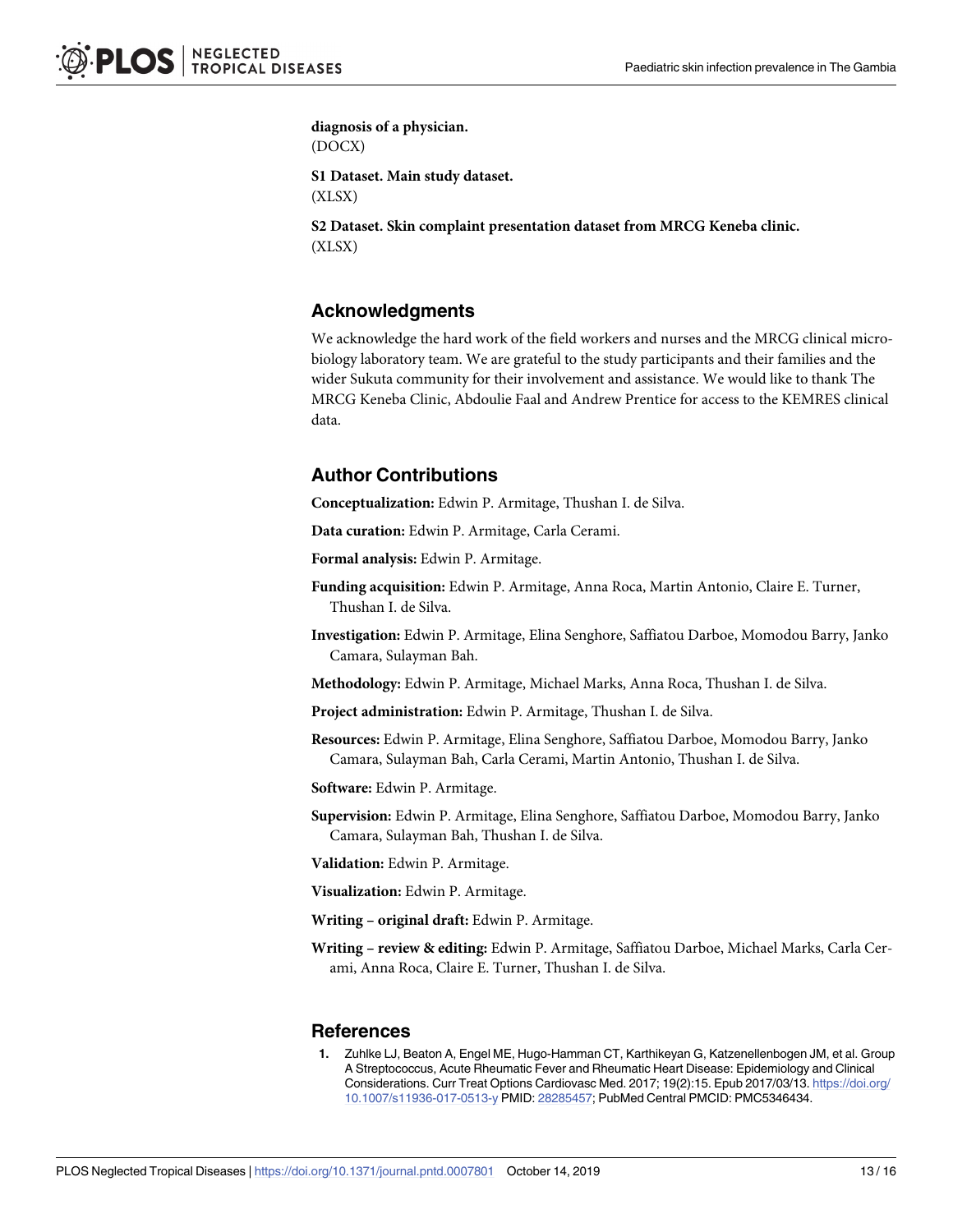- <span id="page-13-0"></span>**[2](#page-1-0).** Sims Sanyahumbi A, Colquhoun S, Wyber R, Carapetis JR. Global Disease Burden of Group A Streptococcus. In: Ferretti JJ, Stevens DL, Fischetti VA, editors. Streptococcus pyogenes: Basic Biology to Clinical Manifestations. Oklahoma City (OK)2016.
- **[3](#page-1-0).** Carapetis JR, Steer AC, Mulholland EK, Weber M. The global burden of group A streptococcal diseases. Lancet Infect Dis. 2005; 5(11):685–94. Epub 2005/10/29. [https://doi.org/10.1016/S1473-3099](https://doi.org/10.1016/S1473-3099(05)70267-X) [\(05\)70267-X](https://doi.org/10.1016/S1473-3099(05)70267-X) PMID: [16253886.](http://www.ncbi.nlm.nih.gov/pubmed/16253886)
- **[4](#page-1-0).** May PJ, Bowen AC, Carapetis JR. The inequitable burden of group A streptococcal diseases in Indigenous Australians. Med J Aust. 2016; 205(5):201–3. Epub 2016/09/02. [https://doi.org/10.5694/mja16.](https://doi.org/10.5694/mja16.00400) [00400](https://doi.org/10.5694/mja16.00400) PMID: [27581260.](http://www.ncbi.nlm.nih.gov/pubmed/27581260)
- **[5](#page-1-0).** Watkins DA, Johnson CO, Colquhoun SM, Karthikeyan G, Beaton A, Bukhman G, et al. Global, Regional, and National Burden of Rheumatic Heart Disease, 1990–2015. N Engl J Med. 2017; 377 (8):713–22. Epub 2017/08/24. <https://doi.org/10.1056/NEJMoa1603693> PMID: [28834488](http://www.ncbi.nlm.nih.gov/pubmed/28834488).
- **[6](#page-1-0).** Coburn AF, Pauli RH. Studies on the Relationship of Streptococcus Hemolyticus to the Rheumatic Process: Iii. Observations on the Immunological Responses of Rheumatic Subjects to Hemolytic Streptococcus. J Exp Med. 1932; 56(5):651–76. Epub 1932/10/31. <https://doi.org/10.1084/jem.56.5.651> PMID: [19870091](http://www.ncbi.nlm.nih.gov/pubmed/19870091); PubMed Central PMCID: PMC2132197.
- **[7](#page-1-0).** Denny FW Jr. A 45-year perspective on the streptococcus and rheumatic fever: the Edward H. Kass Lecture in infectious disease history. Clin Infect Dis. 1994; 19(6):1110–22. Epub 1994/12/01. PMID: [7888542](http://www.ncbi.nlm.nih.gov/pubmed/7888542).
- **[8](#page-1-0).** McDonald M, Currie BJ, Carapetis JR. Acute rheumatic fever: a chink in the chain that links the heart to the throat? Lancet Infect Dis. 2004; 4(4):240–5. Epub 2004/03/31. [https://doi.org/10.1016/S1473-3099](https://doi.org/10.1016/S1473-3099(04)00975-2) [\(04\)00975-2](https://doi.org/10.1016/S1473-3099(04)00975-2) PMID: [15050943.](http://www.ncbi.nlm.nih.gov/pubmed/15050943)
- **[9](#page-1-0).** Parks T, Smeesters PR, Steer AC. Streptococcal skin infection and rheumatic heart disease. Curr Opin Infect Dis. 2012; 25(2):145–53. Epub 2012/02/14. <https://doi.org/10.1097/QCO.0b013e3283511d27> PMID: [22327467](http://www.ncbi.nlm.nih.gov/pubmed/22327467).
- **[10](#page-1-0).** Romani L, Koroivueta J, Steer AC, Kama M, Kaldor JM, Wand H, et al. Scabies and impetigo prevalence and risk factors in Fiji: a national survey. PLoS Negl Trop Dis. 2015; 9(3):e0003452. Epub 2015/ 03/05. <https://doi.org/10.1371/journal.pntd.0003452> PMID: [25738499;](http://www.ncbi.nlm.nih.gov/pubmed/25738499) PubMed Central PMCID: PMC4349858.
- **[11](#page-1-0).** Mason DS, Marks M, Sokana O, Solomon AW, Mabey DC, Romani L, et al. The Prevalence of Scabies and Impetigo in the Solomon Islands: A Population-Based Survey. PLoS Negl Trop Dis. 2016; 10(6): e0004803. Epub 2016/06/28. <https://doi.org/10.1371/journal.pntd.0004803> PMID: [27348119](http://www.ncbi.nlm.nih.gov/pubmed/27348119); PubMed Central PMCID: PMC4922659.
- **[12](#page-1-0).** Romani L, Steer AC, Whitfeld MJ, Kaldor JM. Prevalence of scabies and impetigo worldwide: a systematic review. The Lancet Infectious Diseases. 2015; 15(8):960–7. [https://doi.org/10.1016/S1473-3099](https://doi.org/10.1016/S1473-3099(15)00132-2) [\(15\)00132-2](https://doi.org/10.1016/S1473-3099(15)00132-2) PMID: [26088526](http://www.ncbi.nlm.nih.gov/pubmed/26088526)
- **[13](#page-9-0).** Romani L, Tikoduadua L, Kama M, Steer AC, Tuicakau M, Whitfeld MJ, et al. The Epidemiology of Scabies and Impetigo in Relation to Demographic and Residential Characteristics: Baseline Findings from the Skin Health Intervention Fiji Trial. The American Journal of Tropical Medicine and Hygiene. 2017; 97(3):845–50. <https://doi.org/10.4269/ajtmh.16-0753> PMID: [28722612](http://www.ncbi.nlm.nih.gov/pubmed/28722612)
- **[14](#page-1-0).** Heukelbach J, Feldmeier H. Scabies. The Lancet. 2006; 367(9524):1767–74. [https://doi.org/10.1016/](https://doi.org/10.1016/s0140-6736(06)68772-2) [s0140-6736\(06\)68772-2](https://doi.org/10.1016/s0140-6736(06)68772-2)
- **[15](#page-1-0).** Karimkhani C, Colombara DV, Drucker AM, Norton SA, Hay R, Engelman D, et al. The global burden of scabies: a cross-sectional analysis from the Global Burden of Disease Study 2015. Lancet Infect Dis. 2017; 17(12):1247–54. Epub 2017/09/25. [https://doi.org/10.1016/S1473-3099\(17\)30483-8](https://doi.org/10.1016/S1473-3099(17)30483-8) PMID: [28941561](http://www.ncbi.nlm.nih.gov/pubmed/28941561); PubMed Central PMCID: PMC5700804.
- **[16](#page-7-0).** Kalu EI, Wagbatsoma V, Ogbaini-Emovon E, Nwadike VU, Ojide CK. Age and sex prevalence of infectious dermatoses among primary school children in a rural South-Eastern Nigerian community. The Pan African medical journal. 2015; 20:182. Epub 2015/10/03. [https://doi.org/10.11604/pamj.2015.20.](https://doi.org/10.11604/pamj.2015.20.182.6069) [182.6069](https://doi.org/10.11604/pamj.2015.20.182.6069) PMID: [26430479;](http://www.ncbi.nlm.nih.gov/pubmed/26430479) PubMed Central PMCID: PMC4577624.
- **[17](#page-9-0).** Porter MJ. Seasonal change and its effect on the prevalence of infectious skin disease in a Gambian village. Transactions of the Royal Society of Tropical Medicine and Hygiene. 1980; 74(2):162–8. Epub 1980/01/01. [https://doi.org/10.1016/0035-9203\(80\)90237-0](https://doi.org/10.1016/0035-9203(80)90237-0) PMID: [7385295.](http://www.ncbi.nlm.nih.gov/pubmed/7385295)
- **[18](#page-7-0).** Kouotou EA, Nansseu JR, Kouawa MK, Zoung-Kanyi Bissek AC. Prevalence and drivers of human scabies among children and adolescents living and studying in Cameroonian boarding schools. Parasites & vectors. 2016; 9(1):400. Epub 2016/07/20. <https://doi.org/10.1186/s13071-016-1690-3> PMID: [27430556](http://www.ncbi.nlm.nih.gov/pubmed/27430556); PubMed Central PMCID: PMC4950090.
- **19.** Yotsu RR, Kouadio K, Vagamon B, N'Guessan K, Akpa AJ, Yao A, et al. Skin disease prevalence study in schoolchildren in rural Cote d'Ivoire: Implications for integration of neglected skin diseases (skin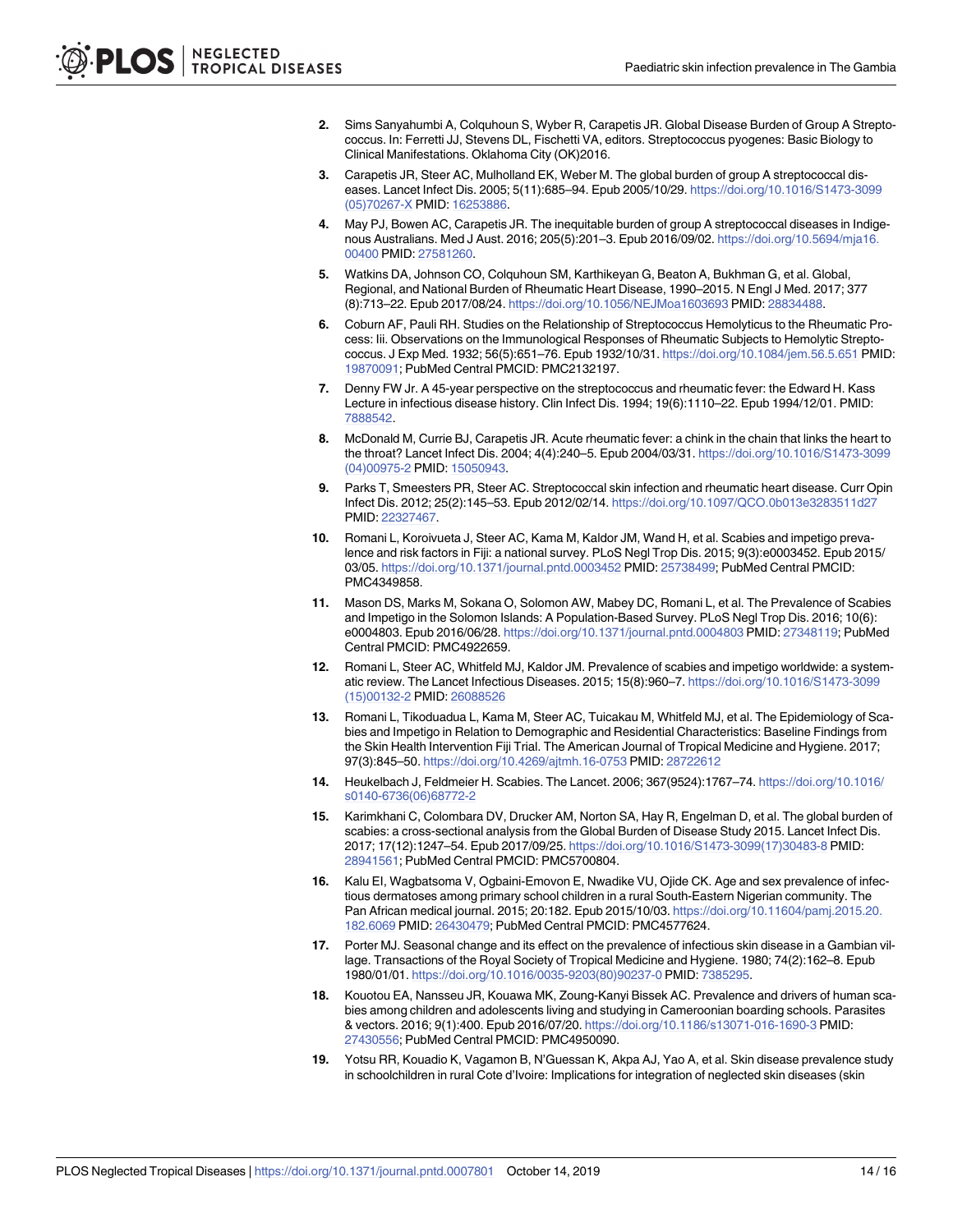NTDs). PLoS Negl Trop Dis. 2018; 12(5):e0006489. Epub 2018/05/18. [https://doi.org/10.1371/journal.](https://doi.org/10.1371/journal.pntd.0006489) [pntd.0006489](https://doi.org/10.1371/journal.pntd.0006489) PMID: [29771976](http://www.ncbi.nlm.nih.gov/pubmed/29771976); PubMed Central PMCID: PMC5976208.

- <span id="page-14-0"></span>**[20](#page-1-0).** Walker SL, Lebas E, De Sario V, Deyasso Z, Doni SN, Marks M, et al. The prevalence and association with health-related quality of life of tungiasis and scabies in schoolchildren in southern Ethiopia. PLoS Negl Trop Dis. 2017; 11(8):e0005808. Epub 2017/08/05. <https://doi.org/10.1371/journal.pntd.0005808> PMID: [28771469](http://www.ncbi.nlm.nih.gov/pubmed/28771469); PubMed Central PMCID: PMC5557602.
- **[21](#page-1-0).** Bowen AC, Mahe A, Hay RJ, Andrews RM, Steer AC, Tong SY, et al. The Global Epidemiology of Impetigo: A Systematic Review of the Population Prevalence of Impetigo and Pyoderma. PLoS One. 2015; 10(8):e0136789. Epub 2015/09/01. <https://doi.org/10.1371/journal.pone.0136789> PMID: [26317533](http://www.ncbi.nlm.nih.gov/pubmed/26317533); PubMed Central PMCID: PMC4552802.
- **[22](#page-1-0).** Romani L, Steer AC, Whitfeld MJ, Kaldor JM. Prevalence of scabies and impetigo worldwide: a systematic review. Lancet Infect Dis. 2015; 15(8):960–7. Epub 2015/06/20. [https://doi.org/10.1016/S1473-](https://doi.org/10.1016/S1473-3099(15)00132-2) [3099\(15\)00132-2](https://doi.org/10.1016/S1473-3099(15)00132-2) PMID: [26088526](http://www.ncbi.nlm.nih.gov/pubmed/26088526).
- **[23](#page-10-0).** Walker MJ, Barnett TC, McArthur JD, Cole JN, Gillen CM, Henningham A, et al. Disease manifestations and pathogenic mechanisms of Group A Streptococcus. Clin Microbiol Rev. 2014; 27(2):264–301. Epub 2014/04/04. <https://doi.org/10.1128/CMR.00101-13> PMID: [24696436](http://www.ncbi.nlm.nih.gov/pubmed/24696436); PubMed Central PMCID: PMC3993104.
- **[24](#page-1-0).** Steer AC, Law I, Matatolu L, Beall BW, Carapetis JR. Global emm type distribution of group A streptococci: systematic review and implications for vaccine development. Lancet Infect Dis. 2009; 9(10):611– 6. Epub 2009/09/26. [https://doi.org/10.1016/S1473-3099\(09\)70178-1](https://doi.org/10.1016/S1473-3099(09)70178-1) PMID: [19778763.](http://www.ncbi.nlm.nih.gov/pubmed/19778763)
- **[25](#page-1-0).** Barth DD, Engel ME, Whitelaw A, Abdissa A, Sadoh WE, Ali SK, et al. Rationale and design of the African group A streptococcal infection registry: the AFROStrep study. BMJ Open. 2016; 6(2):e010248. Epub 2016/02/27. <https://doi.org/10.1136/bmjopen-2015-010248> PMID: [26916694;](http://www.ncbi.nlm.nih.gov/pubmed/26916694) PubMed Central PMCID: PMC4769387.
- **[26](#page-1-0).** Coulibaly O, L'Ollivier C, Piarroux R, Ranque S. Epidemiology of human dermatophytoses in Africa. Medical mycology. 2018; 56(2):145–61. Epub 2017/10/11. <https://doi.org/10.1093/mmy/myx048> PMID: [28992062](http://www.ncbi.nlm.nih.gov/pubmed/28992062).
- **[27](#page-2-0).** GBoS. The Gambia 2013 Population and Housing Census. Kanifing: The Gambia Bureau of Statistics; 2013.
- **[28](#page-2-0).** The Human Development Reports Office. Human Development Reports [Online]. New York: UNDP; 2018 [cited 2019 04 Jan]. Available from: <http://hdr.undp.org/en/composite/HDI>.
- **[29](#page-2-0).** Steer A. Validation of an Integrated Management of Childhood Illness algorithm for managing common skin conditions in Fiji. Bulletin of the World Health Organization. 2009; 87(3):173–9. [https://doi.org/10.](https://doi.org/10.2471/BLT.08.052712) [2471/BLT.08.052712](https://doi.org/10.2471/BLT.08.052712) PMID: [19377712](http://www.ncbi.nlm.nih.gov/pubmed/19377712)
- **[30](#page-3-0).** CLSI. M02 Performance Standards for Antimicrobial Disk Susceptibility Tests. Wayne, PA: Clinical and Laboratory Standards Institute, 2018.
- **[31](#page-3-0).** Hennig BJ, Unger SA, Dondeh BL, Hassan J, Hawkesworth S, Jarjou L, et al. Cohort Profile: The Kiang West Longitudinal Population Study (KWLPS)-a platform for integrated research and health care provision in rural Gambia. International journal of epidemiology. 2017; 46(2):e13. Epub 2015/11/13. [https://](https://doi.org/10.1093/ije/dyv206) [doi.org/10.1093/ije/dyv206](https://doi.org/10.1093/ije/dyv206) PMID: [26559544](http://www.ncbi.nlm.nih.gov/pubmed/26559544); PubMed Central PMCID: PMC5837564.
- **[32](#page-4-0).** Harris PA, Taylor R, Thielke R, Payne J, Gonzalez N, Conde JG. Research electronic data capture (REDCap)—a metadata-driven methodology and workflow process for providing translational research informatics support. J Biomed Inform. 2009; 42(2):377–81. Epub 2008/10/22. [https://doi.org/10.1016/j.](https://doi.org/10.1016/j.jbi.2008.08.010) [jbi.2008.08.010](https://doi.org/10.1016/j.jbi.2008.08.010) PMID: [18929686;](http://www.ncbi.nlm.nih.gov/pubmed/18929686) PubMed Central PMCID: PMC2700030.
- **[33](#page-4-0).** Northridge ME. Public health methods—attributable risk as a link between causality and public health action. Am J Public Health. 1995; 85(9):1202–4. Epub 1995/09/01. [https://doi.org/10.2105/ajph.85.9.](https://doi.org/10.2105/ajph.85.9.1202) [1202](https://doi.org/10.2105/ajph.85.9.1202) PMID: [7661224;](http://www.ncbi.nlm.nih.gov/pubmed/7661224) PubMed Central PMCID: PMC1615585.
- **[34](#page-9-0).** Marks M, Taotao-Wini B, Satorara L, Engelman D, Nasi T, Mabey DC, et al. Long Term Control of Scabies Fifteen Years after an Intensive Treatment Programme. PLoS Negl Trop Dis. 2015; 9(12): e0004246. Epub 2015/12/02. <https://doi.org/10.1371/journal.pntd.0004246> PMID: [26624616](http://www.ncbi.nlm.nih.gov/pubmed/26624616); PubMed Central PMCID: PMC4666486.
- **35.** Romani L, Whitfeld MJ, Koroivueta J, Kama M, Wand H, Tikoduadua L, et al. Mass Drug Administration for Scabies Control in a Population with Endemic Disease. N Engl J Med. 2015; 373(24):2305–13. Epub 2015/12/10. <https://doi.org/10.1056/NEJMoa1500987> PMID: [26650152](http://www.ncbi.nlm.nih.gov/pubmed/26650152).
- **[36](#page-9-0).** Marks M, Toloka H, Baker C, Kositz C, Asugeni J, Puiahi E, et al. Randomised trial of community treatment with azithromycin and ivermectin mass drug administration for control of scabies and impetigo. Clin Infect Dis. 2018. Epub 2018/07/10. <https://doi.org/10.1093/cid/ciy574> PMID: [29985978.](http://www.ncbi.nlm.nih.gov/pubmed/29985978)
- **[37](#page-9-0).** Darboe S, Dobreniecki S, Jarju S, Jallow M, Mohammed NI, Wathuo M, et al. Prevalence of Panton-Valentine Leukocidin (PVL) and Antimicrobial Resistance in Community-Acquired Clinical Staphylococcus aureus in an Urban Gambian Hospital: A 11-Year Period Retrospective Pilot Study. Front Cell Infect